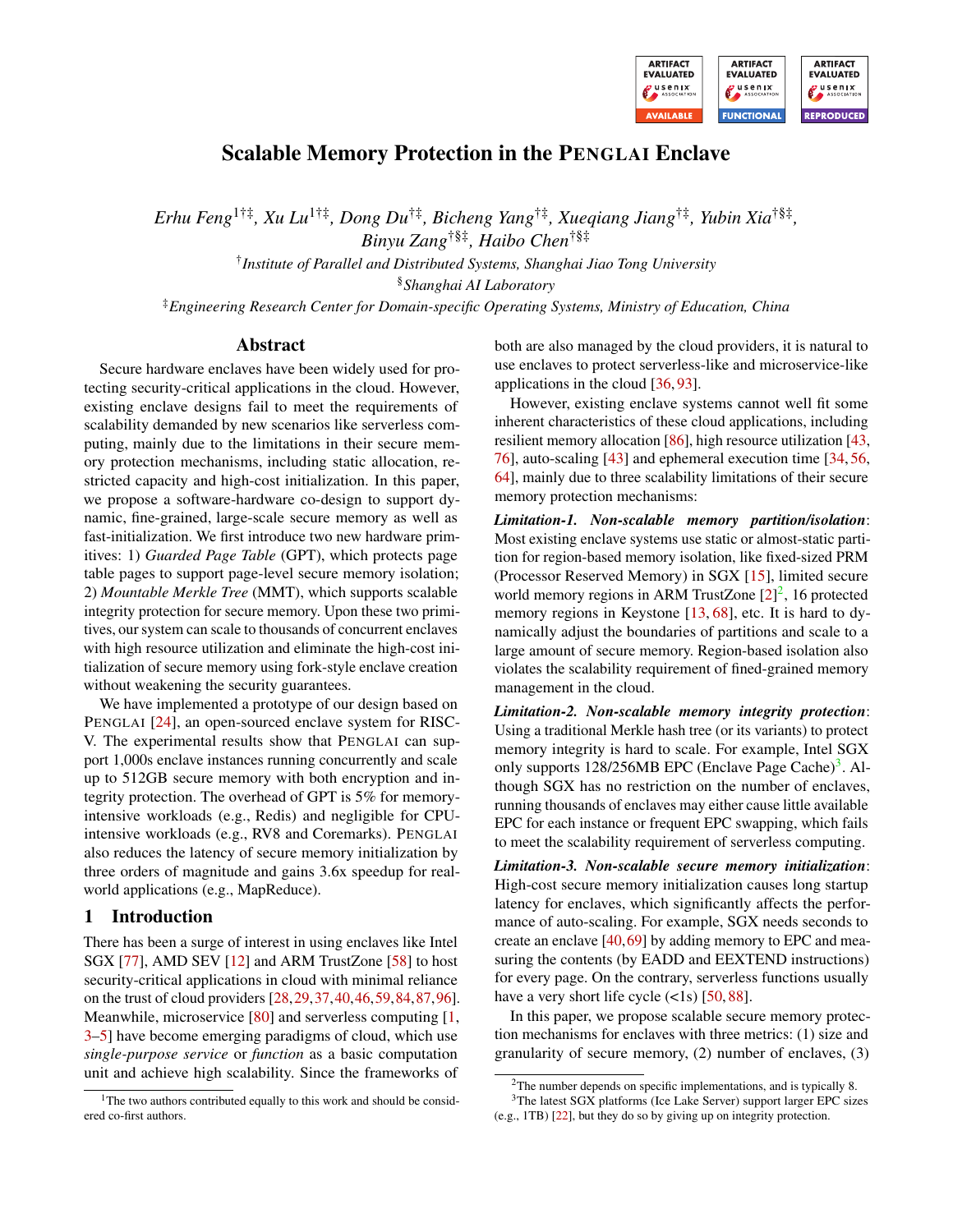startup latency of enclaves. We first introduce two new architectural primitives, *Guarded Page Table* (GPT) and *Mountable Merkle Tree* (MMT): GPT protects page table pages and enables memory isolation with page-level granularity, and MMT is a new abstraction to achieve on-demand and scalable memory encryption and integrity protection. Leveraging these two primitives, a lightweight *secure monitor* running in the most privileged mode is in charge of enclave management and maintaining security guarantees. To mitigate the high overhead of enclave creation due to costly secure memory initialization, we propose a new type of enclave, called *shadow enclave*, to support fork-style fast enclave creation.

We have implemented a prototype of our design based on PENGLAI [\[24\]](#page-14-0), an open-source RISC-V enclave system using a secure monitor to manage all the enclaves. We extend the secure monitor to support scalable secure memory protection with two hardware primitives, as well as fast enclave creation. The evaluation results show that PENGLAI can host 1,000s of concurrent enclave instances and support secure memory up to 512GB. PENGLAI incurs negligible overhead for CPUintensive benchmarks (e.g., RV8 and Coremarks), and incurs 5% overhead for memory-intensive benchmarks (e.g., Redis). For startup latency, PENGLAI leverages the shadow enclave to boost enclave creation by three orders of magnitude (with 16MB enclave memory). We also evaluate PENGLAI with realworld scalable applications. The results show that PENGLAI can significantly reduce the execution time of MapReduce (3.6x speedup with shadow fork) and achieve near-native performance for a serverless application. We have implemented all the architectural features of PENGLAI on RISC-V platform, including an FPGA board, QEMU and the Gem5 simulator, and implemented the software monitor with 6,399 LoCs, including enclave/hardware management and encryption libraries. The hardware costs are also minor, i.e., 0.81% (without MMT or memory encryption) in LUT and 0.73% in FF on a Xilinx VC707 FPGA board.

PENGLAI is open-sourced at [https://github.com/](https://github.com/Penglai-Enclave) [Penglai-Enclave](https://github.com/Penglai-Enclave).

#### 2 Motivation

This section analyzes the scalability and security of prior enclave systems through several metrics, as shown in Table [1.](#page-2-0)

#### 2.1 State-of-the-art Enclaves

Intel SGX [\[57,](#page-16-5) [77\]](#page-17-0) can protect both confidentiality and integrity of enclave memory, but it has a restriction on secure memory size, i.e., 128/256MB. Also, the secure memory must reside in a contiguous region (PRM) reserved by the CPU in advance. Recently, Intel has released a scalable version of SGX [\[22\]](#page-14-9), which extends the secure memory size to TB level but weakens the memory integrity protection, and still requires a static reserved secure memory region. AMD SEV [\[12,](#page-14-1) [27,](#page-14-10) [61\]](#page-16-6) protects virtual machines (VMs) without memory size restriction. However, the number of secure VMs

is restricted to 16 (509 in EPYC Generation 2 [\[14\]](#page-14-11)). Intel TDX [\[16\]](#page-14-12) is also designed to isolate secure VMs from other software, including the hypervisor. However, TDX only provides basic integrity protection and cannot defend against hardware-based memory replay attacks. The number of secure VMs is limited by hardware to 64 private keys in MKTME (Multi-Key Total Memory Encryption). ARM TrustZonebased enclaves, e.g., Komodo [\[52\]](#page-16-7) and Sanctuary [\[35\]](#page-15-7), have no restriction on enclave number or memory size. However, the secure memory can only reside in a few fixed memory regions and has no encryption or integrity guarantees.

Keystone [\[68\]](#page-17-6) implements enclave memory isolation by leveraging the PMP (Physical Memory Protection) mechanism of RISC-V [\[100\]](#page-18-3), which includes a set of paired registers to indicate physical memory regions as well as their access permissions. Thus, the number of memory regions in Keystone is restricted by the number of PMP registers (up to 16). In order to defend against physical attacks, Keystone leverages on-chip computing, which is costly due to the restricted on-chip RAM [\[68\]](#page-17-6). CURE [\[21\]](#page-14-13) adopts enclave ID-based access control for customizable enclaves. It utilizes a hardware arbiter to record contiguous physical memory regions of enclaves, which can only support 13 enclaves. Similarly, the enclave number of Sanctum [\[45\]](#page-15-8) is also restricted by the number of isolated DRAM regions. TIMBER-V [\[102\]](#page-18-4) extends the RISC-V ISA to run unlimited number of enclaves, but it incurs non-trivial overhead (25.2% on average) and does not consider memory integrity protection.

### 2.2 State-of-the-art Fall Short

*Fine-grained memory isolation.* Prior art [\[27](#page-14-10)[,91,](#page-18-5)[92\]](#page-18-6) achieves fine-grained and flexible memory isolation by introducing additional metadata like bitmap  $[27, 92]$  $[27, 92]$  $[27, 92]$  or tags  $[102]$  to identify whether a page belongs to an enclave and check each memory access. However, due to the capacity restriction of in-SoC RAM, most of the metadata has to be stored in the main memory, which requires an extra memory load when metadata is out of SoC and incurs a high performance penalty in TIMBER-V [\[102\]](#page-18-4).

*Large-scale memory integrity protection.* Several schemes [\[38,](#page-15-9) [39,](#page-15-10) [85,](#page-17-8) [91,](#page-18-5) [92\]](#page-18-6) have been proposed to provide integrity protection for more memory. For example, VAULT [\[92\]](#page-18-6) extends SGX and optimizes the integrity tree node structure to increase the node's fan-out, which can protect larger memory region given the same tree depth. However, these schemes need to take up extra memory space even when no enclaves are running (e.g., 14.1% in VAULT without MAC optimization), and the size of protected memory (e.g., 64GB in VAULT) is still insufficient for cloud applications.

*Boosting startup latency.* Some researchers add a new software layer to manage enclaves, like the secure OS in ARM TrustZone [\[26\]](#page-14-14) and the libOS in Occlum [\[89\]](#page-18-7), which can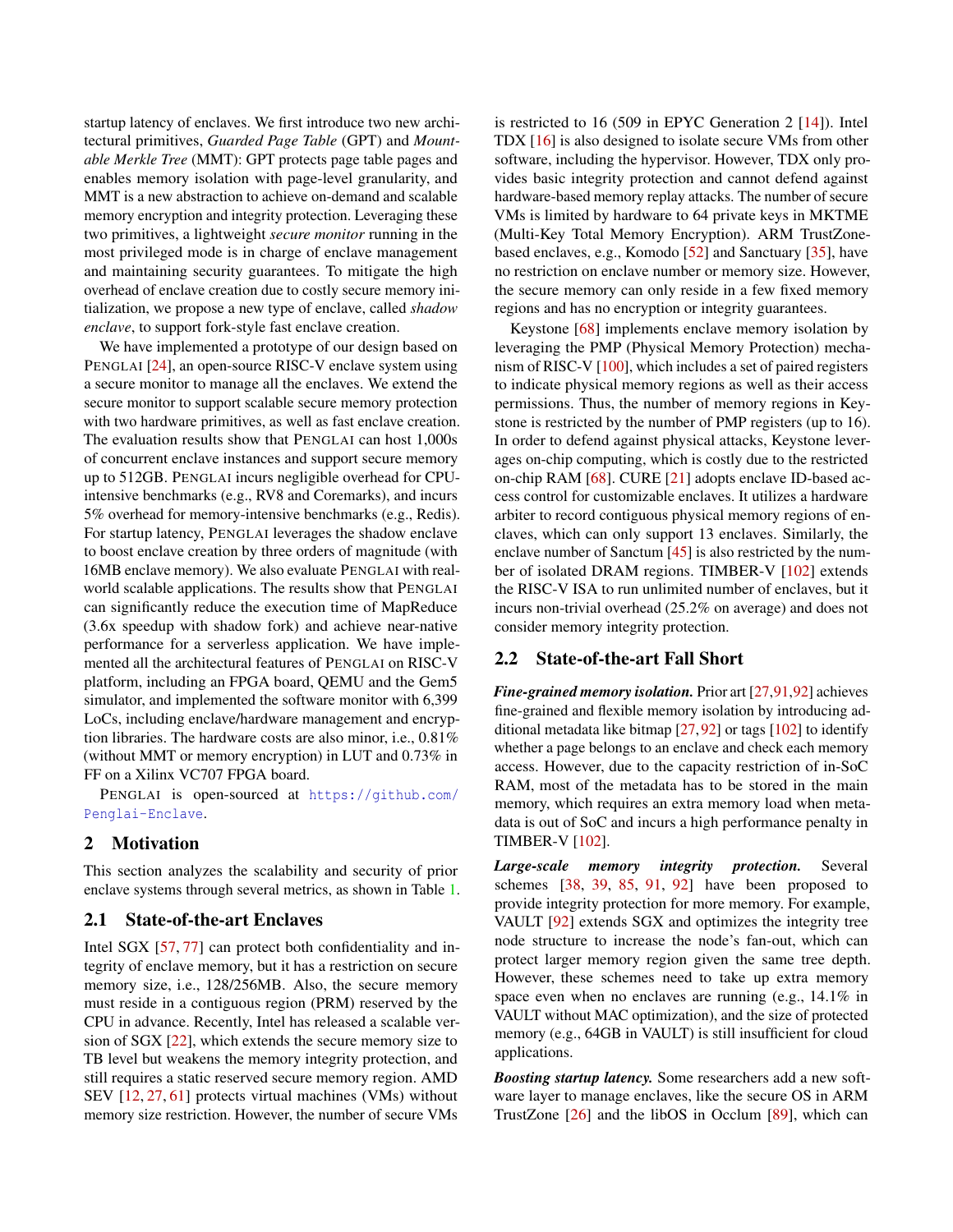<span id="page-2-0"></span>

| <b>Systems</b>        |               | <b>Scalability Metrics</b> |                 |                 |               | <b>Security Metrics</b> |                            |             |              |
|-----------------------|---------------|----------------------------|-----------------|-----------------|---------------|-------------------------|----------------------------|-------------|--------------|
| <b>Name</b>           | Arch          | <b>Enclave</b><br>number   | Mem<br>size     | Fast<br>startup | Mem<br>granu. | No PT<br>channel        | <b>No Cache</b><br>channel | Mem<br>enc. | Mem<br>inte. |
| SGX [57,77]           | Intel         | Unrestricted               | 128/256MB       |                 | Region        |                         |                            |             |              |
| Scalable SGX [22]     | Intel         | Unrestricted               | A11             |                 | Region        |                         |                            |             |              |
| <b>TDX</b> [16]       | Intel         | 64                         | A11             |                 | Page          |                         |                            |             | Partial      |
| SEV [12, 61]          | <b>AMD</b>    | 16/509                     | All             |                 | Page          |                         |                            |             |              |
| <b>SEV-ES [61]</b>    | AMD           | 16/509                     | A11             |                 | Page          |                         |                            |             |              |
| <b>SEV-SNP [27]</b>   | AMD           | 16/509                     | A11             |                 | Page          |                         |                            |             |              |
| Trustzone [26]        | <b>ARM</b>    | Unrestricted               | A11             |                 | Region        |                         |                            |             |              |
| Komodo [52]           | <b>ARM</b>    | Unrestricted               | A11             |                 | Region        |                         |                            |             |              |
| Sanctuary [35]        | ARM           | Unrestricted               | A11             |                 | Region        |                         |                            |             |              |
| Sanctum [45]          | RISC-V        | <b>DRAM</b> regions        | All             |                 | Region        |                         |                            |             |              |
| <b>TIMBER-V [102]</b> | RISC-V        | Unrestricted               | A11             |                 | Page          |                         |                            |             |              |
| Keystone $[13, 68]$   | RISC-V        | <b>PMPs</b>                | A11             |                 | Region        |                         |                            | $On-chip$   | $On-chip$    |
| <b>CURE [21]</b>      | RISC-V        | 13                         | A11             |                 | Region        |                         |                            |             |              |
| <b>PENGLAI</b>        | <b>RISC-V</b> | <b>Unrestricted</b>        | $\mathbf{A}$ ll |                 | Page          |                         |                            |             |              |

Table 1: A comparison on enclave systems. Mem granu. means the granularity of secure and non-secure memory. Region means secure memory can only reside in a few contiguous memory regions. *Mem enc.* means memory encryption. *Mem inte.* means memory integrity protection. *Unrestricted* means the number of enclaves is unrestricted, but when secure memory is exhausted, the performance will decline. *Partial* means the physical memory replay attack is out of scope. *16/509* means EPYC Generation 2 (Rome) processors [\[14\]](#page-14-11) can support 509 keys for SEV VM. PENGLAI is the only system that can achieve both high-security and scalability.

create a new enclave with less overhead. However, these systems do not consider the process of attestation during enclave creation. Clemmys [\[93\]](#page-18-1) leverages the dynamic memory management of SGX2 as well as batching for EPC augmentation to improve the startup latency of enclaves. However, creating an enclave still takes hundreds of milliseconds, and it needs to add redundant pages into EPC when creating the same enclave multiple times.

# 3 System Overview

We first present our design goals of memory protection.

- G1: Scalability. The design shall not have restrictions on (1) the number of concurrent enclave instances, and (2) the size of secure memory of enclaves. It shall also consider the characteristics of scalable applications, e.g., fine-grained memory management and auto-scaling.
- G2: Performance. The design shall not incur high performance overhead.
- G3: Security. The design shall achieve the previous two goals with security guarantees. It should consider privileged software attacks, off-chip hardware attacks (e.g., hardwarebased memory replay attacks), cache-based side-channel attacks, etc.

### 3.1 Architecture

As shown in Figure [1,](#page-2-1) PENGLAI is a software-hardware codesign enclave system. We introduce a small software component called *secure monitor*, which runs in the most privileged mode (e.g., machine mode in RISC-V) and several new hardware extensions to provide the enclave abstractions. Each enclave runs in the user space and is isolated from an untrusted host and other enclaves.

*Secure monitor.* The secure monitor runs in the most privileged level and separates OS and userspace software into two worlds: one for the OS and normal applications, the other

<span id="page-2-1"></span>

Figure 1: Overview of PENGLAI architecture. PENGLAI is composed of the software monitor, driver, SDK and hardware extensions. The red components are additional to realize the scalable memory protection.

for enclaves. The secure monitor manages all enclaves and provides APIs for users to deploy enclaves. To achieve scalabilility, we add two components in the secure monitor: one for fine-grained and large-scale secure memory management, and the other for enclave fast startup. Furthermore, to minimize the size of the secure monitor, we separate resource protection from management [\[51\]](#page-16-8): the secure monitor only configures privileged hardware resources (e.g., GPT and MMT configurations), and the managements of other hardware are done by the untrusted host OS.

During system boot, the secure monitor is loaded and verified by the boot ROM (aka. secure boot). It then takes control of the system and protects itself with hardware-supported memory isolation (e.g., RISC-V PMP). It also leverages encryption and Mountable Merkle Tree to protect itself from physical memory attacks (details in [4.2\)](#page-4-0).

*Hardware primitives.* We propose new hardware primitives to assist the secure monitor and achieve scalable memory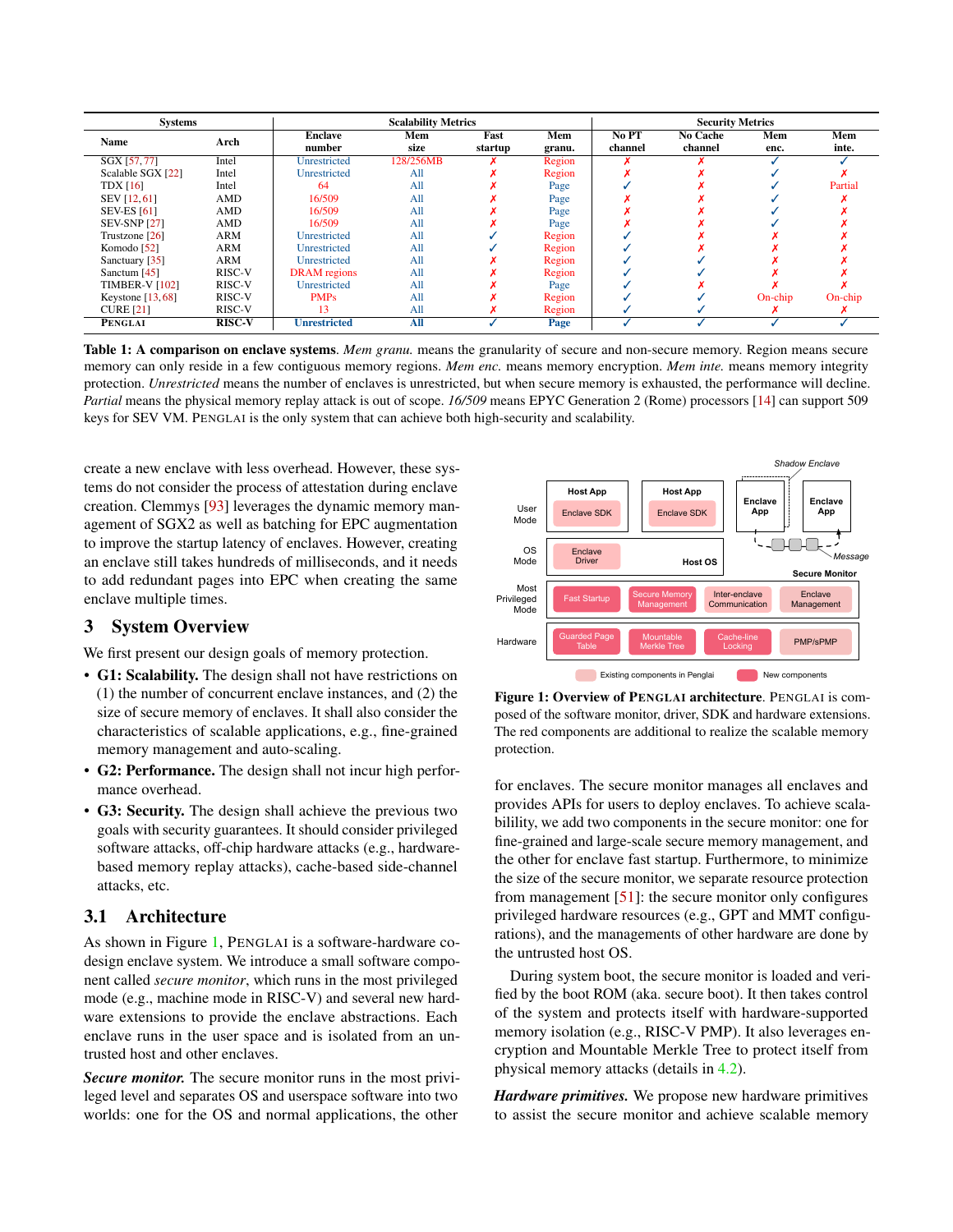protection. We briefly introduce their purposes here. Guarded Page Table (GPT) is the basis of fine-grained memory isolation ([§4.1\)](#page-3-0). Mountable Merkle Tree (MMT) is a new physical memory protection abstraction to achieve scalable memory integrity and encryption protection ([§4.2\)](#page-4-0). Cache line locking is a cache partition extension to defend against cache-based side-channel attacks ([§4.4\)](#page-6-0).

### 3.2 Threat Model

The TCB of our system only contains the CPU and the secure monitor. Other hardware (e.g., off-chip DRAM and peripherals) and software (e.g., the host OS) are untrusted and could be compromised by an attacker.

We consider three classes of attacks in our threat model:

- Privileged software attacks: An attacker may have full control of the untrusted OS and applications and launch adversarial enclaves.
- Physical attacks: An attacker may intercept and tamper with any messages between CPU and other hardware (e.g., DRAM), and issue attacks from any off-chip hardware.
- Side-channel attacks: An attacker may learn information by observing access patterns during enclaves' execution. Our system aims to solve the controlled channel attacks [\[81\]](#page-17-9) and cache-based side-channel attacks [\[74,](#page-17-10)[82,](#page-17-11)[107,](#page-19-0)[109,](#page-19-1)[110\]](#page-19-2). Other side-channel attacks, like the ones based on TLB or speculative execution, are out of the scope. The potential defense mechanisms of these attacks are orthogonal to our design.

Our system does not consider DoS attacks performed by untrusted software or hardware.

#### 4 Design

This section focuses on how the secure monitor and the hardware extensions achieve the design goals. We discuss other security issues in [§7.](#page-12-0)

## <span id="page-3-0"></span>4.1 Fine-grained Flexible Memory Isolation

For fine-grained and flexible memory isolation, the secure monitor maintains an ownership bitmap to record the status of each physical page: *secure* for monitor and enclaves, *nonsecure* for untrusted OS and applications, and *TreeNode* for SubTrees (details in [§4.2\)](#page-4-0). It achieves 4KB page granularity to isolate memory between enclaves and host. To allocate secure pages, the secure monitor needs to update the ownership of them in the bitmap. The ownership bitmap is protected by hardware (e.g., RISC-V PMP). Any memory access to the ownership bitmap issued by OS or user-level programs will trap into the monitor for a security check.

Several similar approaches [\[27,](#page-14-10) [91,](#page-18-5) [92,](#page-18-6) [102\]](#page-18-4) also use the ownership bitmap to achieve fine-grained memory isolation. However, these approaches check the page ownership during the memory access, which needs double memory access for a single address. Prior work demonstrates that the double

<span id="page-3-1"></span>

Figure 2: The design of Guarded Page Table with Host Page Table Area (HPT Area). PENGLAI maintains two kinds of page tables: the host page table is used by untrusted software, and the enclave page table is used by enclave.

<span id="page-3-2"></span>

Figure 3: The MMU extension of Guarded Page Table. Extensions are marked as red. MMU will check the location of each page table. VPN means virtual page number.

memory access may introduce the 25.2% average runtime overhead [\[102\]](#page-18-4).

We propose a new hardware primitive, Guarded Page Table, to shift the ownership checking overhead to the mapping phase, which is based on an observation that mapping operations are far less frequent than memory accesses.

*Guarded Page Table.* Guarded Page Table implements and optimizes ownership checking with bitmap. The design is based on our insight that if there is no page table of untrusted software containing any mapping to secure pages, then the checking during memory access can be avoided. To this end, we put all host page tables (Figure [2\)](#page-3-1) in a protected memory region: Host Page Table Area (HPT Area), and trap any modification in HPT Area to ensure that *no secure page will be mapped by any page tables of untrusted software*.

HPT Area is indicated by two new registers, *reg\_hptarea\_ start* (start physical address of HPT Area) and *reg\_hptarea\_ size* (size of HPT Area), as shown in Figure [3.](#page-3-2) To guarantee all the host page tables are located in HPT Area, we extend page table walker (PTW). When a TLB miss occurs, the PTW will walk into each level of page table page (PT page) according to the virtual address to get a corresponding physical address. Our extension to PTW will check whether each PT page is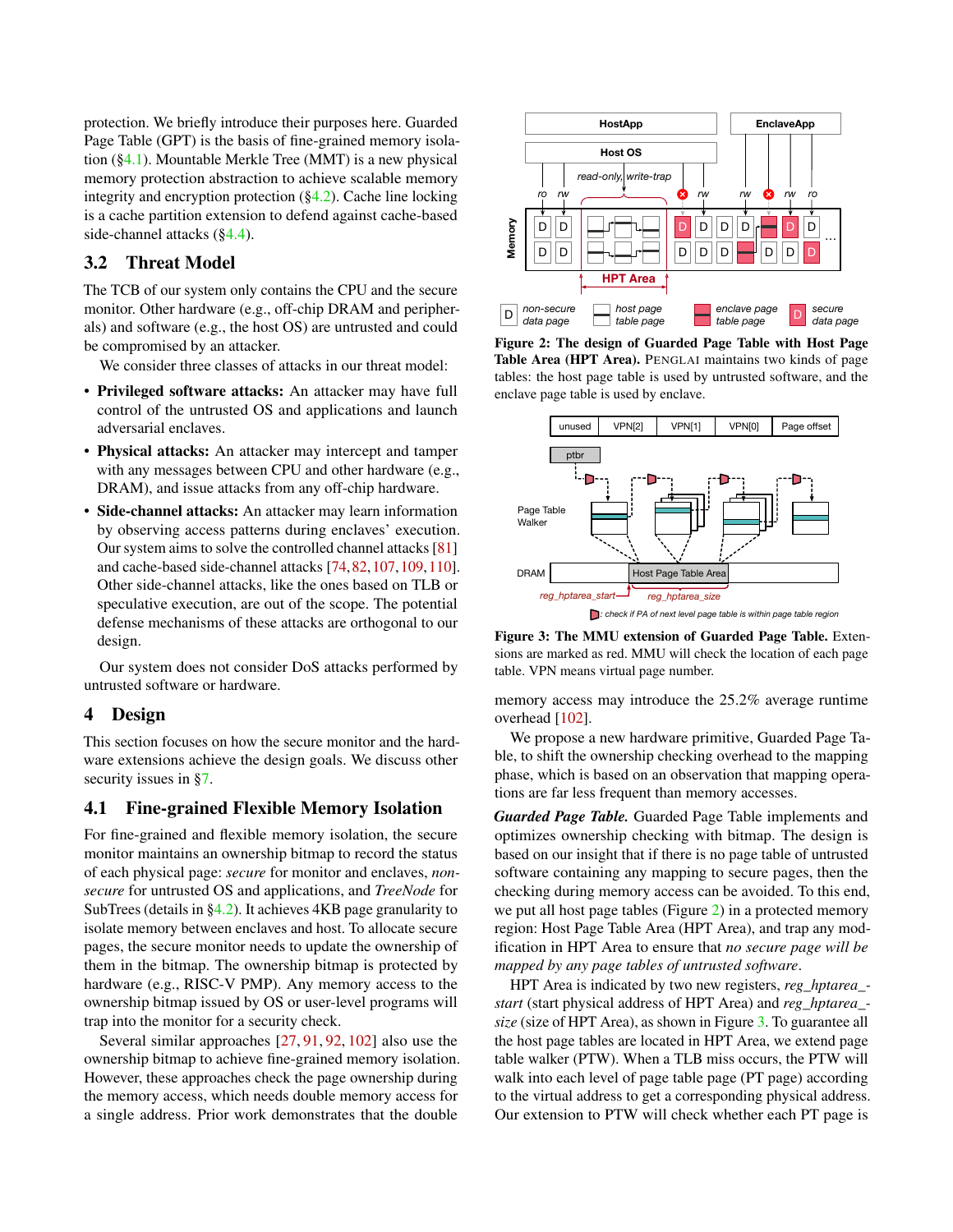located in HPT Area, as shown in Figure [3.](#page-3-2) If the address of any PT page is out of HPT Area and the software currently running is not an enclave, the CPU will raise an exception to the monitor for further check. Furthermore, a CPU mode status register, *reg\_ms*, is introduced to indicate whether the current CPU is running an enclave. Therefore, we can enforce the untrusted OS to only use pages in HPT Area as Guarded Page Table.

*Protecting Host Page Table Area (HPT Area).* Similar to the ownership bitmap, HPT Area is also protected by the secure monitor with hardware support. When the OS updates address mappings, the request will be redirected to the secure monitor, which ensures the new page table entry does not point to a secure page. Also, we need to prevent the OS from bypassing such checking via stale TLB entries or disabling page table. Firstly, the secure monitor will flush the corresponding TLB entries during enclave switching and page ownership changing. Directly writing TLB entries is out of scope as there is no such instruction in the prevailing ISA (e.g., X86, RISC-V). Secondly, the hardware will raise an exception if address translation is disabled while the *reg\_hptarea\_start* and *reg\_ hptarea\_size* registers are non-zero (these two registers can only be modified by monitor). HPT Area is also protected from hardware attacks such as the PThammer attack [\[113\]](#page-19-3) via hardware integrity protection (details in [§4.2\)](#page-4-0).

*Memory isolation among enclaves.* As all enclaves are running in user mode, PENGLAI utilizes an enclave page table for memory isolation among enclaves. Enclave page tables are marked as secure memory and separated from HPT Area. The secure monitor maintains all the enclave page tables, and each enclave can map its own secure memory as well as non-secure memory shared with the OS.

*Huge page support.* To support huge pages, we further partition the HPT Area into several sub-areas and assign different levels of page table entries to the corresponding sub-area, including one sub-area for PMDs (huge page entry) and one for PTEs. The extended PTW will check whether each level of page table entry lies in the corresponding sub-area during page table walk. In this way, the secure monitor can distinguish a huge page table entry via its address and perform different security checks.

<span id="page-4-0"></span>*Summary.* We summarize the benefits of the ownership-based design with Guarded Page Table. First, the hardware modification is minor, and the hardware maintains no in-memory metadata like SGX EPCM. Second, it achieves fine granularity since any physical memory page can be used as secure or non-secure. The only contiguous range, Host Page Table Area region, has little impact on scalability as the page table pages are much less than data pages. Last, the design introduces no overhead of checking during memory access. The only costs come from the page table mapping operations. Compared with other page table-based isolation, e.g., shadow PT [\[94\]](#page-18-8), the mapping overhead is minor.

<span id="page-4-1"></span>

Figure 4: Mountable merkle tree. (a) The top panel is the mounted SubTree root and RootTree. The bottom panel is the hash forest constituted by multi-SubTrees. (b) The arity of SubTree is 32, 32 and 64, while 32, 32, 32 for RootTree. The "Idx" points to a local counter, which can use the "Extra" to avoid frequently global counter updating.

#### 4.2 Scalable Memory Integrity Protection

We propose a new physical memory protection **abstraction**: *Mountable Merkle Tree (MMT)*. MMT promises a stable tree depth that will not increase along with total memory size and minimizes the memory space overheads by storing integrity metadata (tree nodes) on demand. Furthermore, the secure monitor can manage MMT to achieve large-scale, fine-grained memory integrity protection. In our prototype, MMT can support up to 512GB of secure memory.

*Challenge.* It is very challenging to achieve scalable integrity protection, as shown in Figure [5](#page-5-0) (a). First, protecting integrity for large-scale secure memory turns to a deep integrity tree, which requires additional bandwidth to load tree nodes. Second, to boost memory integrity checking, a wise memory integrity engine may cache topmost tree nodes in the CPU cache. However, it only increases the amount of secure memory linearly. Third, the integrity engine needs to pre-allocate extra memory to store all the tree nodes, even if there is no secure memory being used. Lastly, the state-of-the-art memory protection schemes can only protect a fixed range of memory, and software cannot manage secure memory at all. These coarse-grained and fixed memory protection schemes have scalability issues which cannot be solved by just adding hardware resources (e.g., enlarging SoC storage).

MMT introduces a mountable SubTree structure for integrity tree scheme and can reduce both on-die and in-memory storage overhead. Also, MMT allows the software to take part in memory protection management and allocate secure memory with integrity protection on demand.

*MMT forest organization.* MMT introduces a new concept, *hash forest*, which is composed of a set of SubTrees, as shown in Figure  $4$  (a). The SubTree is the mountable and manageable unit in *hash forest* and can protect a physical memory region (4MB/3-level in PENGLAI) alone. To save on-die space, MMT stores all SubTrees in a specific memory region, *MMT meta-*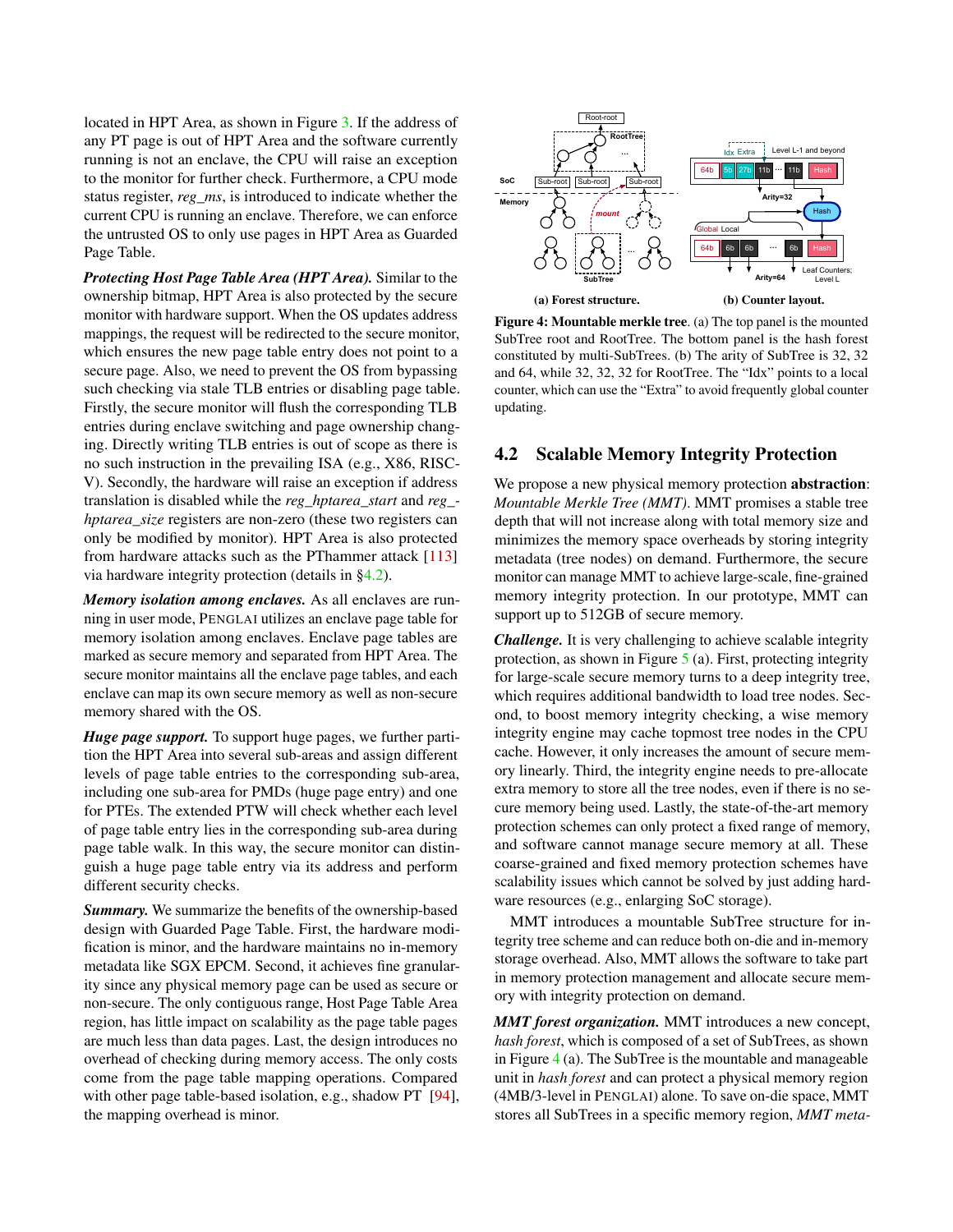<span id="page-5-0"></span>

Figure 5: Comparison between static Merkle tree and MMT.

*zone*. MMT utilizes *RootTree* to protect the integrity of all SubTree roots. The ancestor of RootTree (*Root-root* in the figure) is fixed in SoC to prevent attacks. The Root-root, RootTree, and SubTrees, together form *hash forest*.

*SubTree Allocation.* Besides normal memory allocation, the software (secure monitor) can also allocate SubTree and secure memory with two new interfaces: *ALLOC\_SECURE\_- MEM*, *REVOKE\_SECURE\_MEM*. Each SubTree protects a range of secure memory. Unlike traditional memory protection schemes, the CPU can only protect a fixed range of physical memory, and the whole checking procedure is transparent for software. MMT allows the privileged software (e.g., the secure monitor) to allocate secure memory at runtime, and both secure memory and SubTree can reside in anywhere of physical memory, not a fixed range.

*Mounting.* Like TLB accelerating virtual address translation, MMT accelerates integrity checking by mounting SubTrees into SoC, which avoids the memory access to retrieve SubTree root. MMT extends the memory controller to support mounting operations. As shown in Figure [6,](#page-5-1) the mounted SubTree root is stored in the *Mount table*, which records counter and address. However, the storage space for *Mount table* in SoC is restricted, e.g., 32 subtrees simultaneously. When space is exhausted, MMT unmounts an inactive SubTree root out of SoC and stores it in the MMT meta-zone, which is isolated with host memory (e.g., PMP-protected). Meanwhile, MMT needs to update the value of Root-root if MMT meta-zone is changed, which ensures the integrity of all inactive SubTree roots.

*Bootstrap.* Figure [6](#page-5-1) demonstrates the hardware extension and memory layout of MMT. Besides the non-secure memory, there are three protected regions, *secure memory* (enclaves and monitors), *SubTree nodes* and *MMT meta-zone*. The MMT meta-zone is the only fixed region configured by bootrom and protected by hardware (e.g., RISC-V PMP). MMT meta-zone contains the SubTree root entries (address and counter) and RootTree nodes (Root-root is reserved in SoC). It incurs minor memory costs — about 2MB, which can support up to 512GB of integrity-protected memory. The integrity protection relation of these three regions is shown in the figure.

<span id="page-5-1"></span>

Figure 6: Hardware extension for MMT. The flow shows the integrity protection relation: secure memory is protected by SubTree nodes, while SubTree nodes are protected by MMT meta-zone.

During system boot, the CPU bootrom will configure the MMT meta-zone range in physical memory, initialize all Sub-Tree root entries, construct RootTree nodes and allocate the first subtree to protect the memory of the secure monitor. After this, the secure monitor takes control of subsequent booting stages.

*Software management.* The secure monitor is the only privileged software that can manage secure memory and record memory status (secure, normal and SubTree node) in the bitmap. As the secure monitor cannot directly allocate memory, the host kernel will allocate free memory (used as secure memory and SubTree node later) and transfer it to the secure monitor. The secure monitor configures secure memory and its corresponding SubTree in this memory. After allocation, the corresponding SubTree root is filled in the *MMT meta-zone* (i.e., *ALLOC\_SECURE\_MEM*). The monitor also ensures that secure memory is zero-filled and SubTree nodes are in the initialized state. So the integrity check will not fail at the first access. If the monitor needs to reclaim secure memory, it can change the memory status, clear the SubTree root in the *MMT meta-zone* (i.e., *REVOKE\_SECURE\_MEM*), and return memory back to the host kernel.

*MMT tree structure.* MMT extends the counter-based integrity tree node [\[55,](#page-16-9) [85,](#page-17-8) [92\]](#page-18-6) to *hybrid-counter*. As shown in Figure [4](#page-4-1) (b), each tree node is composed of *global*\_*counter*(64*b*), *extra*\_*idx*(5*b*), *extra*\_*counter*(27*b*), *local\_counter*( $32 \times 11b$ ) and *hash*( $64b$ ) (however, leaf node only contains global, local counters and hash). The hash in the tree node is calculated with all other metadata (448b) in the same node and hybrid-counter in its parent node. The *extra counter* in a hybrid-counter remains zero unless *extra\_idx* refers to itself. This design is based on an observation that there is almost one active counter in a single tree node. In our implementation, both SubTree and RootTree are 3-level, and each RootTree leaf node can contain 4 SubTree roots.

*Integrity checking.* For each secure memory access, MMT will first check whether the corresponding SubTree root is in SoC. If it is, MMT checks the integrity with the SubTree. Otherwise, MMT uses *mounting* mechanism to mount the target SubTree into SoC. As for the integrity checking procedure, the MMT engine will compare the hash stored in the tree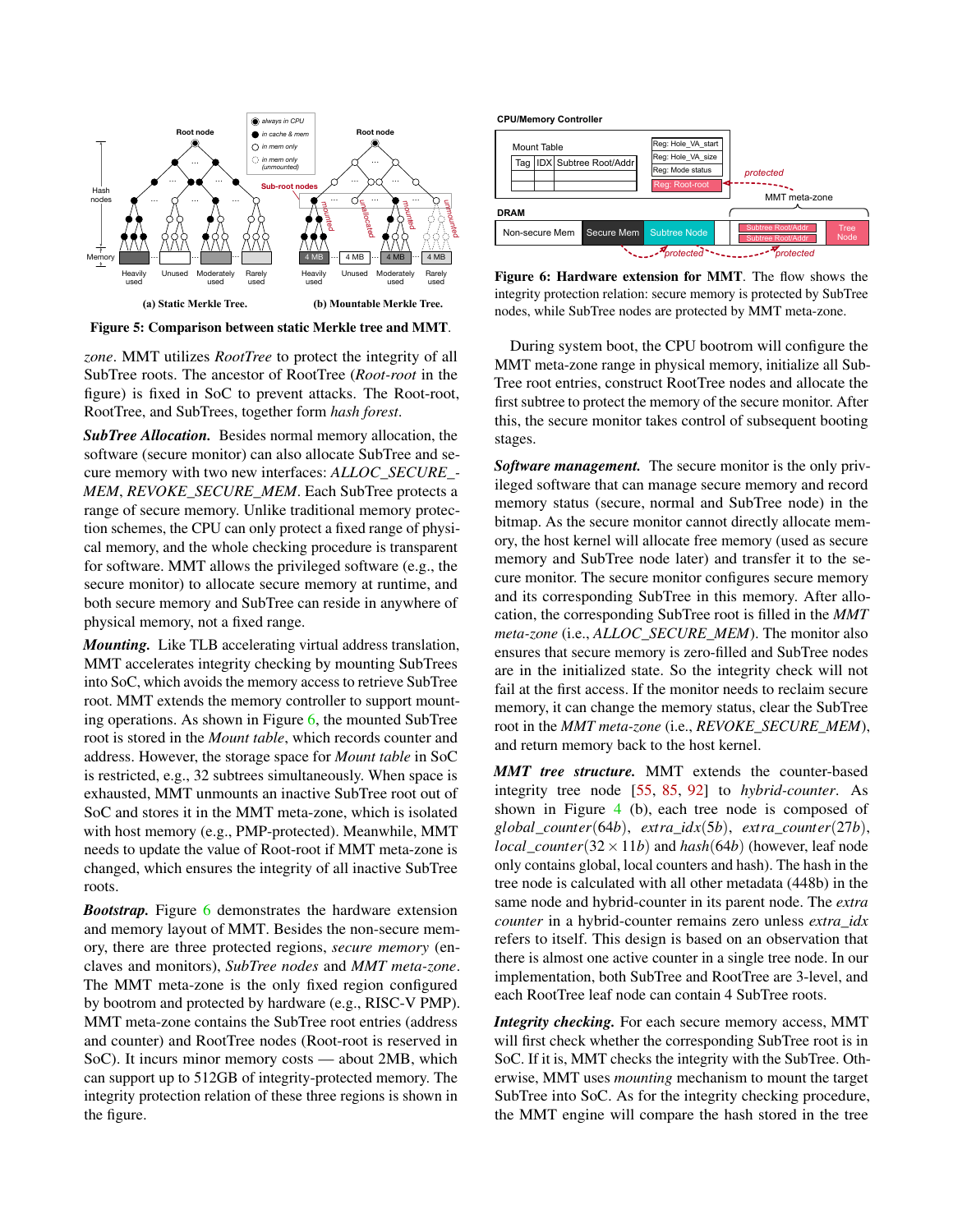node with the hash it computes level by level, until the hash is stored in SoC. A write request will increase hybrid-counter in the tree node, while a read request will not. If a local counter is exhausted or *extra\_idx* is changed, MMT will re-hash the relevant tree nodes.

*Integrity enabling.* PENGLAI will always enable integrity protection when executing in the monitor. Nevertheless, as an enclave can access both secure and non-secure memory, we cannot just impose integrity protection on all its pages.

PENGLAI introduces a pair of *hole registers* (*reg\_ hole\_va\_start* and *reg\_hole\_va\_size*) to configure the integrity checking. The effects are shown on the right. Hardware shall perform integrity checking when *reg\_ ms* is *ENCL*\_*MODE* and disable it when *reg\_ms* is *NON*\_*ENCL*\_*MODE*. Hole registers indicate a dedicated memory region (hole region) in the virtual address that handles exceptional cases in the memory protection strategy, e.g., integrity checking is enabled for the memory located in the hole region when *reg\_ms* is *NON*\_*ENCL*\_*MODE*, and disable when *reg\_ms* is *ENCL*\_*MODE*.

The hole region can be used for sharing untrusted memory between enclaves and OS. Be-

|                  |                | MS=ENCL MS=NON ENCL |  |
|------------------|----------------|---------------------|--|
| Hole mem.        | <b>Disable</b> | <b>Enable</b>       |  |
| Non-Hole<br>mem. | <b>Enable</b>  | <b>Disable</b>      |  |

sides, it cannot be used by host and enclave for other purposes. To avoid disabling the integrity protection by the malicious kernel, PENGLAI only permits the secure monitor to configure the hole registers when switching between enclave and host.

*Secure memory granularity.* As integrity enabling is controlled by the combination of CPU mode (*reg\_ms*) and virtual memory address (*hole register*), the SubTree is not the granularity of secure memory. A SubTree can contain both secure memory and non-secure memory, and only secure memory needs integrity and encryption protection. When considering Guarded Page Table for memory isolation, the combined granularity of secure memory is still 4KB size.

*Security analysis.* As shown in Figure [6,](#page-5-1) the integrity of secure memory is guaranteed by SubTree root. Each SubTree root has a backup in the MMT meta-zone, which is protected by Root-root. As Root-root resides in SoC, physical attackers cannot compromise the integrity check. As for software attackers, only the secure monitor can configure secure memory, and any other privileged software cannot tamper memory status and disable integrity protection.

*Summary.* We summarize the benefits of MMT against prior art, as shown in Figure [5.](#page-5-0) (1) Save both on-die and in-memory storage. Prior art reserves intermediate tree nodes for all secure memory, and the topmost level tree nodes may be stored in SoC to boost the integrity check [\[15\]](#page-14-6). It can only protect a small region of contiguous memory due to the high storage overhead in memory and SoC. However, MMT merely reserves the hot set of SubTree roots and Root-root in the SoC. What's more, SubTree nodes can be lazily allocated

with corresponding secure memory (zero memory overhead if there is no secure memory). (2) Improve flexibility in secure memory management. With the help of allocating and mounting operations for SubTrees, MMT can support fine-grained secure memory. The software can manage secure memory, dynamically change memory status, and allocate secure memory on-demand. (3) Boost the integrity check. MMT can provide a fast path (a mounted SubTree) to boost the integrity check with fixed tree depth and save memory bandwidth.

### 4.3 Secure Memory initialization with Shadow Fork

Auto-scaling and fast startup are key features for cloud computing but still missing in the enclave due to high-cost enclave memory initialization. Prior systems need to create a new enclave instance from scratch even with the same codebase, which consumes more memory with redundant content and incurs high startup latency. PENGLAI follows the idea of recently proposed init-less startup [\[50\]](#page-16-4) that leverages *fork* to skip the initialization costs, but faces two challenges: 1) memory sharing is not secure in enclave systems, and 2) attestation costs still remain even with fork. PENGLAI proposes *Shadow Fork* as well as *Shadow Enclave* to overcome them both.

*Fork with the shadow enclave.* Shadow Fork is based on a special kind of enclave (not runnable), *shadow enclave*, which is a clean template used to boost startup by forking a new instance. Shadow enclave is the only entity that can be forked and only contains code and data segments. During fork, PENGLAI monitor will share the read-execute code and readonly segments, copy other writable parts, initialize the stack of a new instance based on *Shadow Enclave*. As the major costs of startup come from enclave memory initialization (hash measurement), memory copying on writable data is acceptable. After fork, the created enclave can dynamically allocate memory from untrusted OS as heap or mmap region.

*Lightweight attestation.* Mitigating the costs of attestation during startup is based on an observation: calculating the measurement of memory takes up the majority of time in attestation (e.g.,  $>90\%$ ), as shown in Figure [11](#page-9-0) (b). To mitigate this overhead, the monitor will calculate the measurement for a *shadow enclave* in advance (creation phase). A user can leverage *enclave\_fork* with a manifest containing the sealed enclave measurement and the user's public key (similar to SGX [\[23\]](#page-14-15)). Later, the monitor will unseal the enclave measurement (using the user's public key) and check it with the *shadow enclave*'s measurement. If the measurement is matched, the monitor will fork a new instance based on the *shadow enclave*. Otherwise, the monitor will deny the request. Therefore, we can mitigate the attestation costs during the boot critical path.

# <span id="page-6-0"></span>4.4 On-demand Cache Line Locking

PENGLAI proposes an on-demand cache line locking mechanism to defend against cache-based side-channel attacks by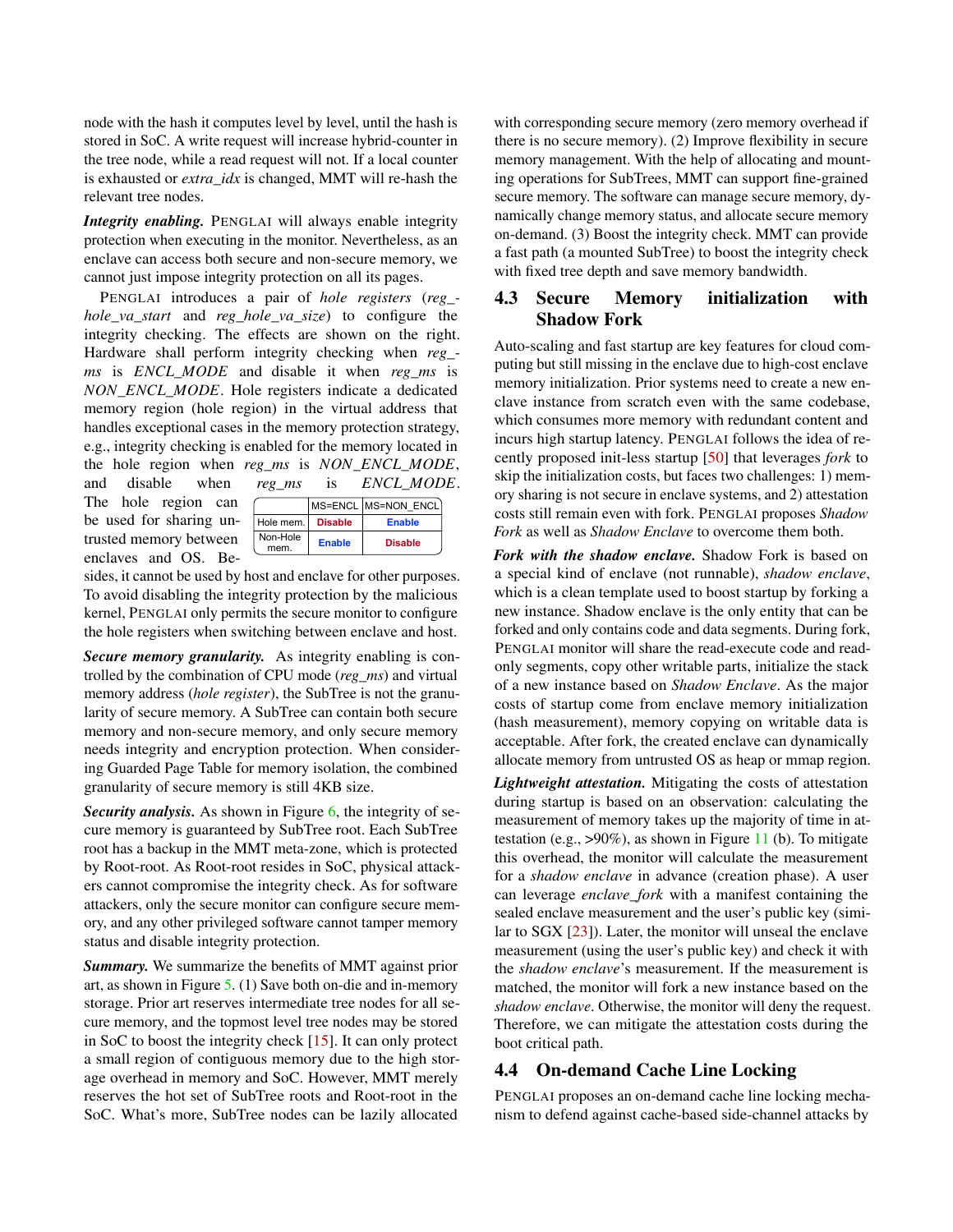<span id="page-7-0"></span>

Figure 7: The hardware modification and physical memory layout of PENGLAI.

cache partition. Although cache partition designs are well explored [\[9,](#page-14-16) [73,](#page-17-12) [99,](#page-18-9) [112\]](#page-19-4), they usually incur non-trivial perfor-mance costs [\[66,](#page-16-10) [83,](#page-17-13) [106\]](#page-18-10), and cache partitions also restrict the number of the enclave [\[45\]](#page-15-8). PENGLAI optimizes the performance with a new abstraction, *section-based protection*, that can enable on-demand side-channel protection when an enclave enters a security-sensitive section (e.g., encryption) and disable the protection when it leaves. As the sections are short in a program [\[105,](#page-18-11) [108\]](#page-19-5), an enclave can run with the best performance (no cache locking) most time.

Security-sensitive sections are decided by enclaves. When an enclave needs cache isolation protection, it issues requests to monitor. Two privileged instructions: *CACHE\_LINE\_- LOCK* and *CACHE\_LINE\_UNLOCK*, assist monitor in managing cache line locking status. Specifically, the cache line locking mechanism specifies the cache lines to each CPU core. The CPU core can only evict its cache lines during cache miss, and other cores cannot evict these cache lines anymore.

*Scalability discussion.* Compared with the Intel's CAT [\[9,](#page-14-16) [73\]](#page-17-12), PLCache [\[99\]](#page-18-9) or cache coloring [\[112\]](#page-19-4), on-demand cache line locking is more scalable. The cache partitions limit the number of protected enclaves in the prior art. However, as for on-demand cache line locking, the cache line is not assigned to an enclave, but a CPU core. In other words, if there are more cache ways than CPU cores, the cache line locking mechanism can support unlimited enclaves. Monitor holds the cache locking status in each enclave's context. If an enclave is scheduled out, the monitor will release the cache lines locked by the current core.

#### 5 Implementation

Figure [7](#page-7-0) shows the overall architecture of the PENGLAI. As for hardware extensions, we modify both in-core (Rocket Core) and off-core (Memory Controller) hardware resources to support Guarded Page Table and Mountable Merkle Tree. As for software extensions, we implement a tiny and secure monitor, an extended Linux kernel supporting the HPT Area allocator, an enclave driver and some requisite libraries for running enclaves.

#### 5.1 Hardware Implementation

*In-core extensions.* We implement the Guarded Page Table extension in FPGA, based on the open-sourced RocketChip RISC-V core [\[10\]](#page-14-17). Overall, we add several new registers (e.g., *reg\_ms*,*reg\_hptarea\_start[0..3]*,*reg\_hptarea\_size*,*reg\_hole\_ va\_start* and *reg\_hole\_va\_size*, etc.), which are implemented as CSRs (Control and Status Registers) and can only be accessed by monitor via *csrr* (CSR read) and *csrw* (CSR write) instructions. *Reg\_hptarea\_start[0...3]* and *reg\_hptarea\_size* registers partition the physical memory range of HPT Area into several sub-areas, and guarantee that any write access cannot directly modify the content in this area, unless issued by M mode routines. *Reg\_ms*, *reg\_hole\_va\_start* and *reg\_ hole\_va\_size* registers act as the control switch for memory integrity and encryption checks. Besides these new CSRs, we also extend the MMU module to check the validity of memory access during page table walking. A modified page table walker can guarantee that any PTE entry must be located in the HPT Area (precisely, corresponding sub-area), but the target physical address will not reside in the HPT Area.

We only simulate the cache line locking mechanism on the L1 cache, as there is no LLC in our FPGA board.

*Off-core extension.* We extend the memory controller (MC) to integrate the MMT engine. MMT engine supports three new commands: *ALLOC\_SECURE\_MEM*, *REVOKE\_SE-CURE\_MEM* and *INIT\_MMT\_METAZONE*; two extended components: Mount Table, Root-root, and the logic of memory encryption and integrity checks. We also extend memory access with the secure/non-secure flag. If it is the secure memory access, the MMT engine will perform integrity and encryption checks. Otherwise, it accesses physical memory and reads/writes the data directly.

The secure monitor allocates/reclaims secure or SubTree node memory with new commands. When the MMT engine receives an *ALLOC\_SECURE\_MEM* command, it will parse the secure memory address and initialize the SubTree root in the MMT meta-zone. The software must ensure that the memory must be zero-filled before it changes into the secure or SubTree node memory. The *INIT\_MMT\_METAZONE* command initializes the MMT meta-zone in the booting phase.

Mount Table and Root-root reside in SoC. The fabric of Mount Table is similar to cache — several sets with n-way Mount Table entries. Each Mount Table entry consists of a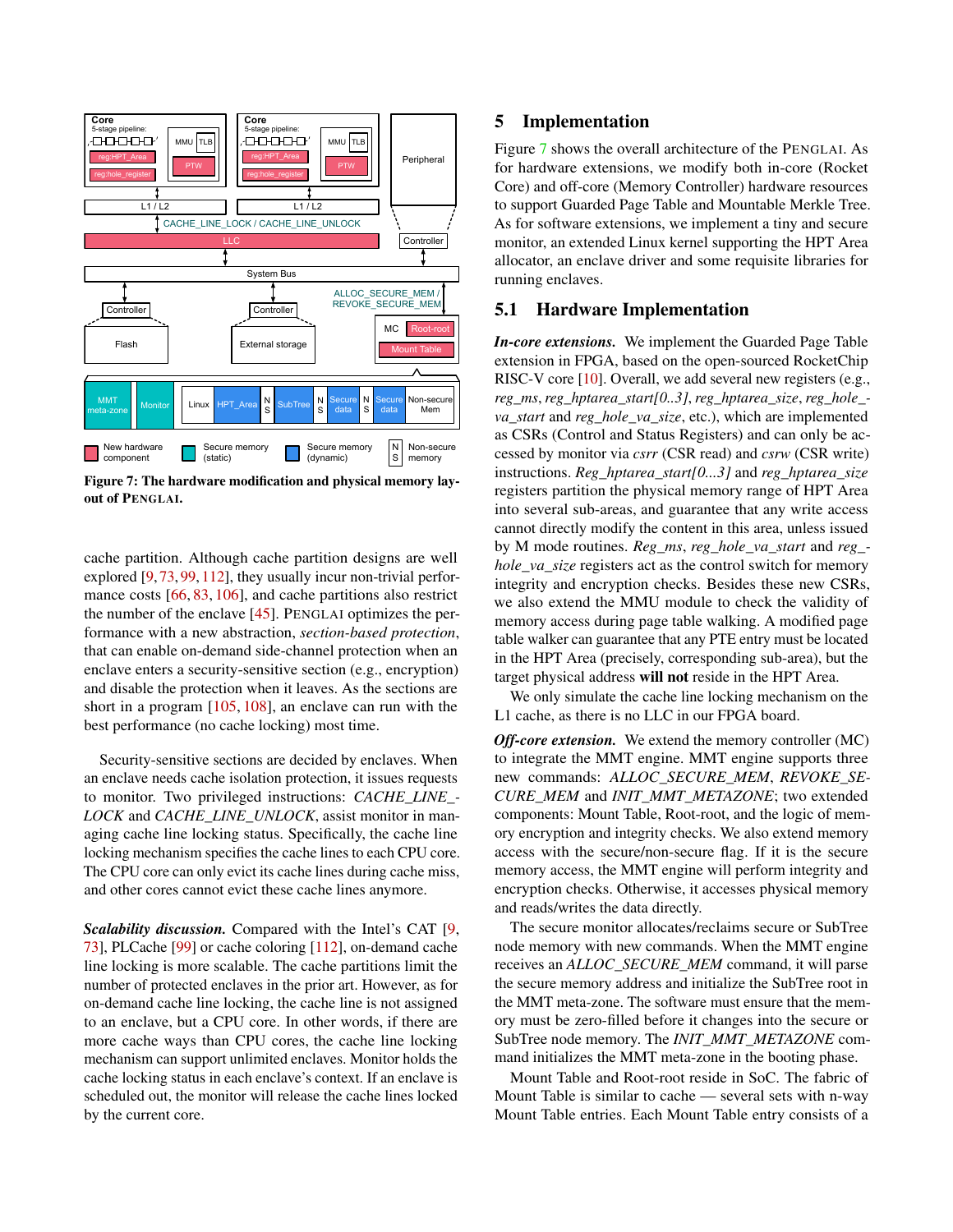tag, index, SubTree root and LRU bit. Mount Table also uses the LRU strategy (clock-like algorithm) to mount/unmount the subtree roots. If SubTree root does not exist in the Mount Table, the MMT engine will choose an inactive SubTree and unmount it into the MMT meta-zone. Before mounting the requested SubTree, the MMT engine will first check the integrity of the SubTree root in the MMT meta-zone, and update the Root-root if necessary. Root-root cannot be evicted out of SoC, as it is the root trust for integrity protection.

### 5.2 Software Implementation

*Monitor.* We implement the secure monitor on both OpenSBI [\[18\]](#page-14-18) and Berkeley Boot Loader (BBL) [\[17\]](#page-14-19) in the machine mode in RISC-V. The secure monitor includes enclave management, hardware extensions management, memory checking as well as encryption library, which adds 6,399 LoC. We follow Sanctum [\[45\]](#page-15-8) to implement the secure boot using the tamper-proof software approach (bootloader as the root of trust). As Figure [7](#page-7-0) shows, just after the machine is turning on, the bootloader will first derive the attestation key and initialize the MMT engine. The MMT meta-zone will also be initialized in this phase. After all these early configurations, the bootloader will load and calculate the measurement of the secure monitor. The MMT engine performs integrity and encryption protection for monitor's memory as well. After this, the secure monitor takes control and loads the Linux kernel as its payload.

The monitor provides both host-side and enclave-side interfaces for enclave management and runtime supporting. As for the host-side interfaces, they consist of *create*\_*enclave*, *run*\_*enclave*, *attest*\_*enclave*, etc. As for enclave-side interfaces, they are mainly used as ocall functions (e.g., *enclave*\_*mmap*, *enclave*\_*sys*\_*write*) and inter-enclave calls (e.g., *enclave*\_*call*, *asyn*\_*enclave*\_*call*). Besides the enclave management, the monitor also takes control of configuring Guarded Page Table and Mountable Merkle Tree (e.g., *reg\_ hptarea\_start*, *reg\_hptarea\_size*), setting page status bitmap and allocating secure memory. Monitor guarantees that all these secure-sensitive configurations are correct and will not be compromised by an attacker.

*Linux kernel.* We extend the Linux kernel (version: 4.4.0/5.10.2) to support PENGLAI. There are two major modifications: (1) HPT Area allocator, (2) hijacking each PTE settings. Firstly, after memory management is initialized, the kernel will allocate a contiguous physical memory as HPT Area and copy *init*\_*pt* into it. A dedicated allocator will manage all pages in the HPT Area, and is responsible for each page table allocation. To distinguish huge page entries and 4KB page entries, the HPT Area is divided into three subareas: PGD, PMD and PTE sub-areas (MMU checks each page table entry's location according to these sub-areas). HPT Area allocator must assign the entries of page tables in the corresponding sub-areas as well. Currently, we have reserved enough memory as HPT Area, which can map all pages at

<span id="page-8-0"></span>

Figure 8: Ownership transfer-based communication. Figure (a) and (b) show the message passing in PENGLAI for both host-enclave communication and enclave-enclave communication. Figure (c) presents the communication link established in PENGLAI. The number represents the order of the links.

once. Normally, the reserved memory for HPT Area will not affect memory utilization, as page table pages are increased along with used pages. Dynamically adjusting the size of the HPT Area is in our future work.

Secondly, the kernel will redirect the setting operations of each page table entry to the secure monitor. Secure monitor can distinguish 2MB/4KB page entries (according to the subareas) and perform the security check of the target address (host cannot map any secure memory).

*Server enclave.* Despite the enclave and shadow enclave, PENGLAI also implements another type of enclave called *server enclave* to achieve enclave chain, which is common in serverless scenarios. A server enclave does not have running context (e.g., time slice, ocall handler) but inherits it from other enclaves. Hence, the server enclave cannot run alone. When creating a server enclave, it needs to be assigned a unique name as its identification. Other enclaves can acquire the handle of this server enclave with its unique server name. Besides, the server enclave can also perform partial functionalities of OS. For example, we can run a file system server in a server enclave to handle all FS-related requests. Separating the OS functionalities from the untrusted OS to the trusted enclave server can mitigate the risk of Iago attack [\[41\]](#page-15-11) issued by untrusted privilege.

*IPC.* PENGLAI supports IPC between the enclave and server enclave (E-E), host and enclave (H-E), which is based on two mechanisms: shared memory and relay page [\[49\]](#page-16-11). Shared memory is the basic communication method. The secure monitor can map shared memory to both host and enclave, or enclave and server enclave. Relay page is a novel communication mechanism, as shown in Figure  $\frac{8}{3}$ , and the secure monitor ensures that a page can be mapped for only one owner simultaneously. This mechanism can reduce security issues like TOCTTOU (Time-of-check-to-time-of-use) between E-E and H-E, and achieve zero-copy communication. PENGLAI can also support both synchronous and asynchronous IPC between enclaves. As for synchronous IPC, the caller enclave will wait for the callee enclave to return. As for asynchronous IPC, the caller enclave will return immediately, and arguments will be passed to the callee enclave when it starts to run.

**SDK.** PENGLAI provides an SDK (i.e., kernel driver, host-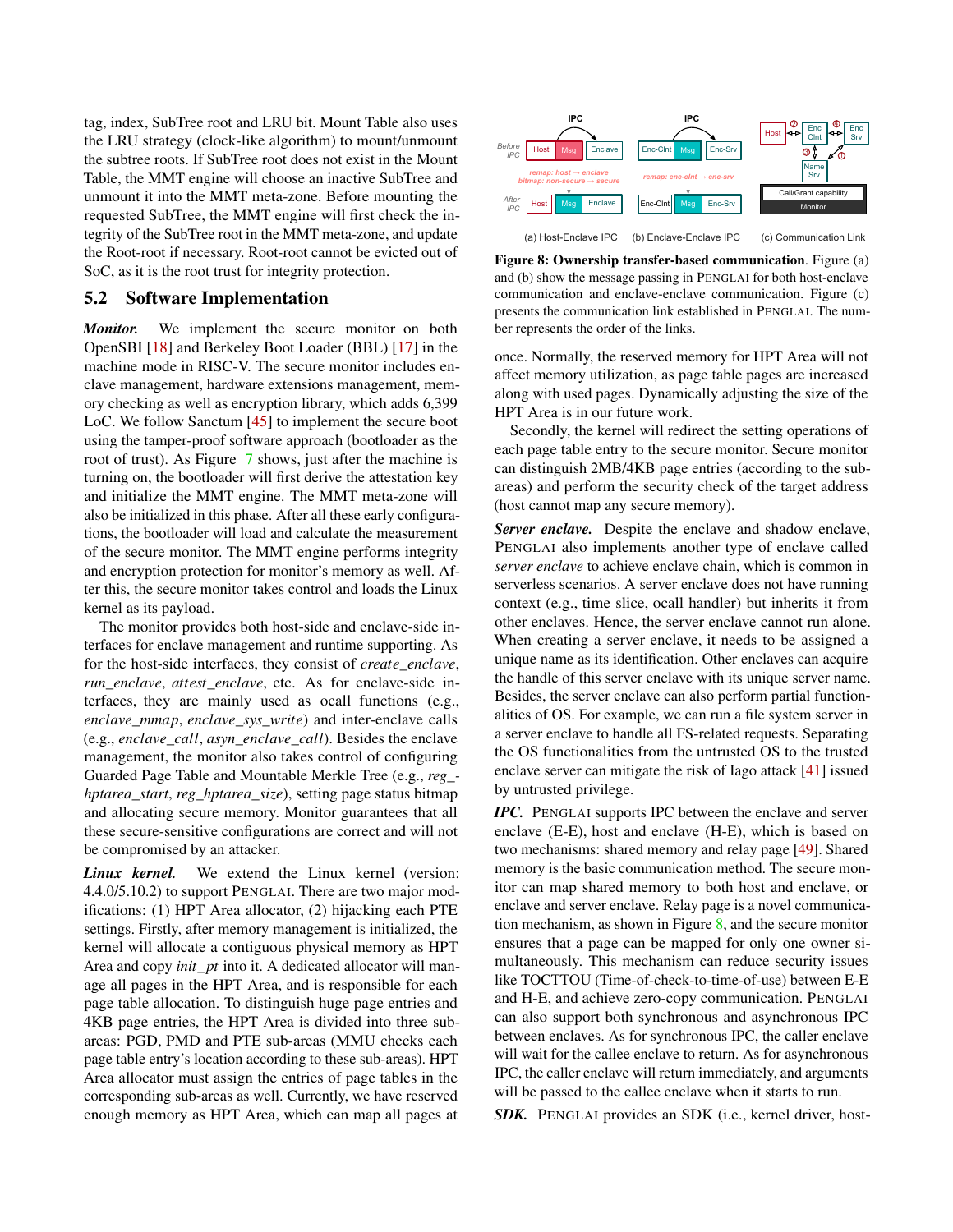<span id="page-9-1"></span>

Figure 9: GPT performance on mmap. Test the latency and bandwidth of mmap operations, *Host-Native* represents the native linux kernel without GPT extension, *Host-with-GPT* represents the modified linux kernel with GPT extension.

side library and enclave-side library) to help users manage and develop enclave applications. The driver enables the untrusted host kernel (Linux) to interact with the secure monitor, and manage enclaves via interfaces provided by the monitor. The host side library abstracts ioctl interfaces from the driver and provides APIs to manage the enclave (e.g., create, run and attest enclave). The enclave side library is combined with modified Musl LibC (turns system calls to ocall or redirects to server enclaves) and Eapp library (e.g., IPC interfaces). Hence, PENGLAI can support unmodified POSIX applications. Besides, PENGLAI also integrates some useful libraries into enclave SDK, such as wolfssl [\[20\]](#page-14-20) and PSA storage API, which are frequently used.

*Formal verification.* Currently, we are working on formal verification of PENGLAI. The approach is based on symbolic execution and bounded model checking via the state-of-theart framework, Serval [\[79\]](#page-17-14). We have verified the code of the communication module. Verification on others is in progress.

### 6 Evaluation

#### 6.1 Methodology

We implement PENGLAI based on the open-sourced RISC-V [\[100\]](#page-18-3) implementation: SiFive Freedom U500 [\[10\]](#page-14-17) on the Xilinx VC707 FPGA board. We present several microbenchmarks that evaluate the scalability metrics (i.e., startup latency, GPT overhead and the number of concurrent enclaves). We select four benchmarks, SPECCPU, Redis, RV8 and Coremark, to evaluate the overall performance of PENGLAI. We also compare PENGLAI with Keystone (as state of the art) and Linux (as the ideal performance). To evaluate the perfor-mance of MMT, we implement the MMT on the GEM5 [\[32\]](#page-15-12) (RISC-V), and port the state-of-the-art integrity protection schemes: SGX integrity approach (SIT) and VAULT [\[92\]](#page-18-6) on the GEM5. With the same emulation environment, we can make a fair comparison of these different approaches.

#### 6.2 Microbenchmarks

*Guarded Page Table performance.* We first evaluate Guarded Page Table on LMbench [\[7\]](#page-14-21) to gain the overhead for memory-related operations. LMbench can calculate the latency and bandwidth of memory mapping and memory access

<span id="page-9-2"></span>

Figure 10: GPT performance on memory access. Test the latency and bandwidth of memory access operations, *Host-Native* represents the native linux kernel without GPT extension, *Host-with-GPT* represents the modified linux kernel with GPT extension.

<span id="page-9-0"></span>

Figure 11: Scalability and startup. Figure (a) shows the variation of secure memory size when creating 100 enclaves concurrently. Figure (b) compares the startup latency with different enclave file sizes.

in the UNIX system. As shown in Figure  $9$  and Figure [10,](#page-9-2) Guarded Page Table will introduce 26%∼46% overhead for mapping latency, as each page mapping operation needs to be checked by the secure monitor. However, Guarded Page Table will not sacrifice the bandwidth of the mapping operations. As for memory access, Guarded Page Table will not affect memory access performance (both latency and throughput). The experimental results demonstrate that Guarded Page Table only incurs extra overhead in page mapping (e.g., mmap, munmap, mprotect), and will not impact the performance of memory access. As page mapping operations are infrequent, Guarded Page Table only introduces minor overhead for the whole system in most cases. Indeed, the monitor only inspects the page status with its bitmap during page mapping, so the extra overhead is minor compared with other page table-based isolation techniques  $[48, 54]$  $[48, 54]$  $[48, 54]$  (see [§6.3\)](#page-11-0).

*Scalability of secure memory.* To evaluate the scalability and flexibility of the PENGLAI enclave, we construct a test case to randomly create and run enclaves on the FPGA board, and calculate the total secure memory size in the monitor. As shown in Figure  $11$  (a), secure memory size could be very small when the system does not run any enclaves (2MB and less) and can scale to 600MB (1GB total memory in FPGA) when there are lots of concurrently running enclaves. This is a significant breakthrough over traditional fixed partitioned secure memory design, which usually needs to make a tradeoff between host memory size and enclave memory size.

Furthermore, with the same configuration, PENGLAI can achieve up to 1,000 concurrently running enclaves on the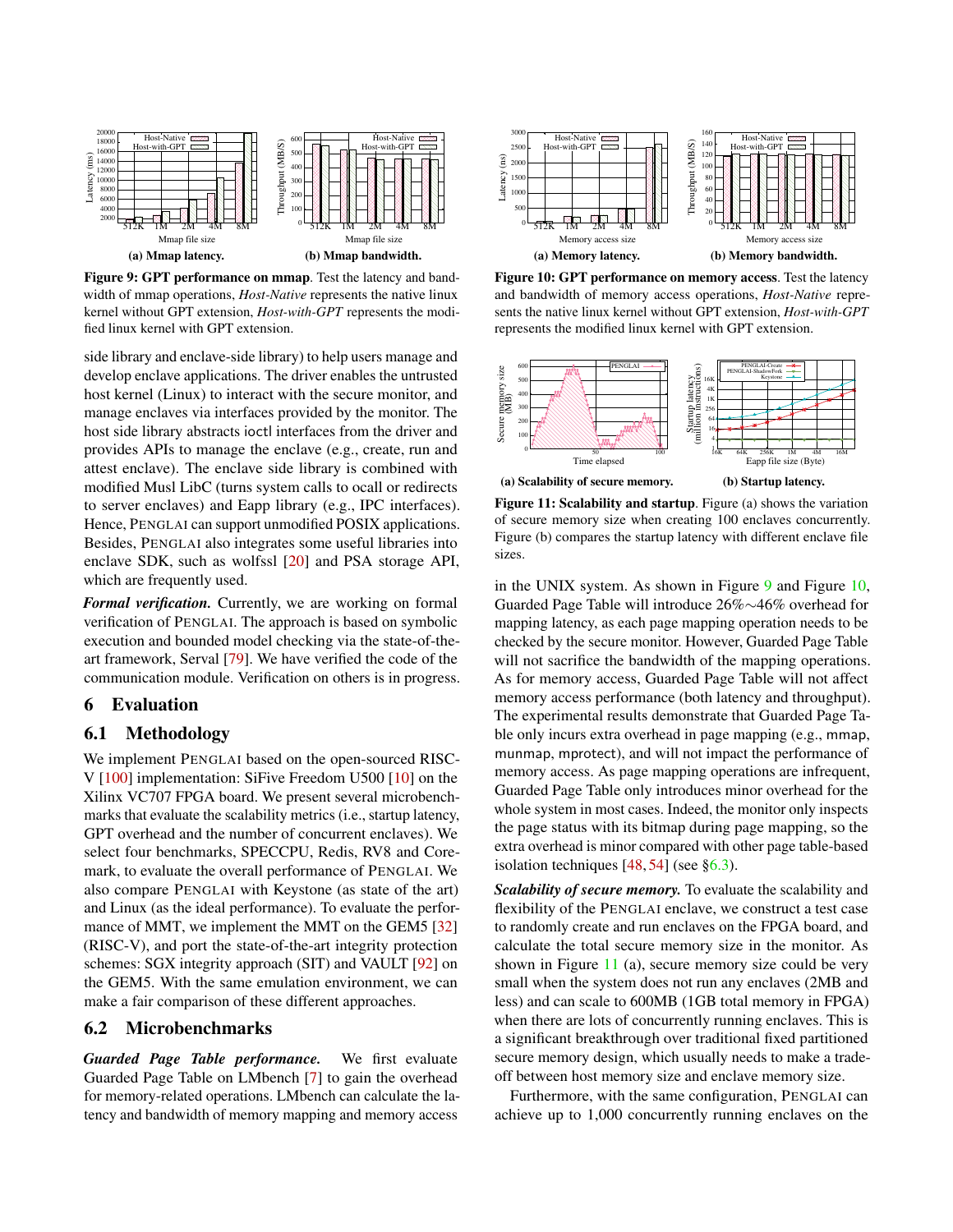FPGA board (1GB memory). It is possible to boot more enclave instances when the device has more resources. Hence, Guarded Page Table-based secure memory management can achieve scalability and flexibility.

*Startup latency.* We evaluate the startup latency of enclaves in PENGLAI and Keystone using the different sizes of enclaves. We compare two approaches of PENGLAI: normal startup (enclave create) and fast startup (shadow fork). The baseline is a traditional booting solution that loads an eapp file into the memory, prepares the resources, and verifies the measurement. PENGLAI shadow fork leverages shadow enclave to spawn a new instance, which can boost the procedure. To further compare with Keystone, we configure Keystone to use the minimum size of their eyrie runtime. We run both systems on Qemu and use the number of executed instructions (icount enabled) to represent the performance. The result is shown in Figure [11](#page-9-0) (b). Compared with the baseline, shadow fork can achieve 4x–989x speedup (from 16KB to 32MB size). Keystone is orders of magnitude slower than PENGLAI with shadow fork, as it needs to calculate enclave measurement and prepare a new PMP region as well as load runtime in the supervisor mode.

<span id="page-10-0"></span>

Figure 12: SPECCPU with different integrity protection schemes. *None* represents the ideal performance (w/o integrity and encryption protection). The memory costs of gobmk and milc are less than 128MB, so it will not trigger the swap mechanism in SGX and VAULT. The red numbers are the concrete execution time (cycles) of the "None".

*Memory integrity and encryption.* We evaluate the performance of memory integrity and encryption using SPECCPU benchmark and compare PENGLAI with VAULT and SGX. We retain the same SoC resource for all implementations (SoC storage in each integrity scheme can only protect 128MB memory). We want to demonstrate that with the same hardware resource, MMT can achieve the best performance as well as minimum memory overhead. The major reason to choose SPECCPU benchmark is that most of the related work like BMT [\[85\]](#page-17-8), SIT [\[55\]](#page-16-9) and VAULT [\[92\]](#page-18-6) also use this benchmark to measure runtime overhead.

We implement all of the four systems on GEM5. As shown in Figure [12,](#page-10-0) the performance of PENGLAI is much better than the two baselines. Take milc as an example. The runtime overhead reduces from 2.05x (in SGX) and 1.60x (in VAULT) to 0.40x (PENGLAI's MMT). This is because 128MB memory is insufficient in this case. Thus, both SGX and VAULT need to swap and encrypt pages from secure memory to non-secure

<span id="page-10-1"></span>

Figure 13: Worst case performance for Mountable Merkle Tree. 64MB and 512MB in figure(a) mean the memory size for random access. *Mount.* represents the cost of the mount/unmount operations, *Integ.* represents the cost of the memory integrity check, *Other* represents original runtime cost.

memory, which can bring 10x overhead in some memoryintensive cases [\[92\]](#page-18-6). Instead, MMT can mount corresponding SubTrees to protect more than 128MB secure memory with less than 1% extra overhead (mounting only costs about 300 cycles). We also test the performance of MMT when the memory used is less than 128MB (gobmk, milc). The result shows that MMT will not bring extra overhead when all SubTrees can be mounted in SoC.

To further evaluate the worst-case performance of the MMT, we test the MMT and other memory protection schemes on a random memory access benchmark, as shown in Figure  $13(a)$  $13(a)$ . We choose two different memory access ranges: 64MB and 512MB. The first one is smaller than the capacity of SoC-protected memory (128MB), while the second is larger. As for 64MB memory size, MMT incurs 67% overhead and SIT incurs 118% overhead. The performance improvement mainly comes from the optimized tree structure compared with MMT and SIT. As for 512MB memory size, MMT incurs 0.97x overhead and SIT incurs 98x overhead. Copying and encrypting the pages inside SoC-protected memory into the normal memory causes an enormous overhead in SIT (takes up 97% of total runtime cycles). This result is also validated by SCONE [\[28\]](#page-14-2) — *"random memory access beyond available EPC may cause an overhead of three orders of magnitude"* and the real SGX-enable machine (Intel Core i7-7567U @ 3.5GHz, 300x overhead for random access of 512MB memory). MMT significantly reduces the overhead of page copying and encryption by the SubTree mounting mechanism. To further calculate the overhead of mount/unmount operations, we inventory the performance breakdown of the MMT. For random memory access, mount/unmount operations only take up ten percent of the total execution time and twenty percent of the integrity protection cost. Meanwhile, each mounting operation costs about 300 cycles on average. Hence, the mount/unmount overhead is much less than the prior art, even in the worst-case situation.

*Costs of cache line locking.* We perform a microbenchmark to evaluate the performance costs of cache line locking. The cache configuration of our FPGA implementation is 64 cache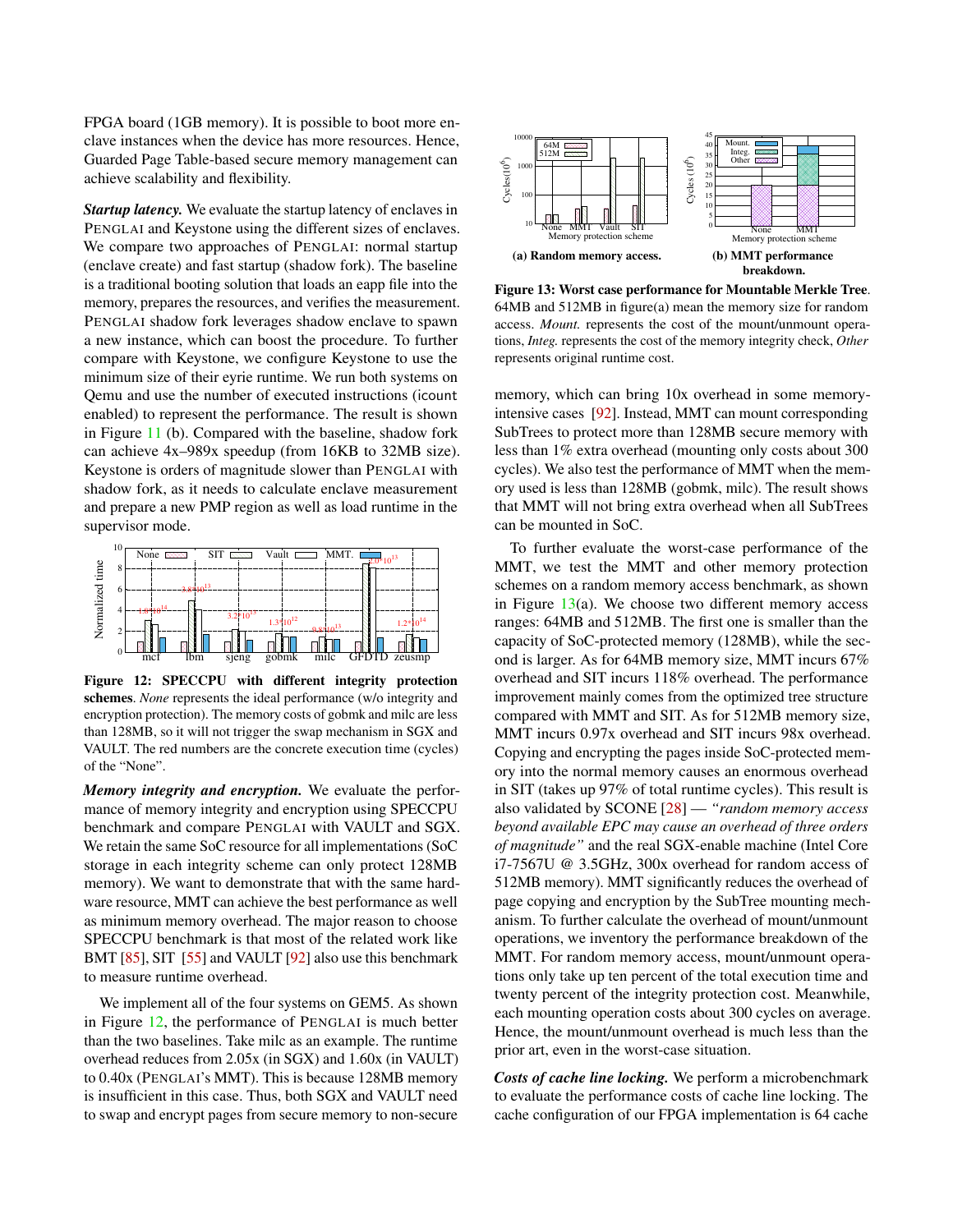<span id="page-11-1"></span>Table 2: Costs of cache line locking. PENGLAI runs on FPGA.

|                    | <b>Latency (Kcycles)</b> |
|--------------------|--------------------------|
| Cache line locking | 66.976                   |
| Normal             | 56.888                   |

sets, 4 ways and 64-Byte cache line. The test case will sequentially read and write 16KB contiguous memory. We compare the end-to-end latency of two systems, PENGLAI enabling locking (using a single way) and PENGLAI disabling locking. As shown in Table [2,](#page-11-1) the locking can cause 17.73% overhead in the case. Although the costs are non-trivial, PENGLAI will only enable the locking for a critical section, which can significantly mitigate the overheads.

<span id="page-11-2"></span>

Figure 14: Redis benchmark suite. Evaluate the performance of GPT on the Redis benchmark. *Host-Native* means the native linux kernel. *Host-with-GPT* means the modified linux kernel with GPT extension.

### <span id="page-11-0"></span>6.3 Benchmark Suites

*Redis benchmark suite.* We use Redis benchmark suite to evaluate the worst-case performance of Guarded Page Table. As Redis performs as an in-memory database, it needs to call map/unmap operations frequently. Prior art also uses Redis to evaluate the performance degradation due to the mapping overhead (Shadow Page Table may incur 80% overhead on Redis [\[48\]](#page-16-12)). As shown in Figure [14,](#page-11-2) Guarded Page Table only introduces 5% overhead in SET requests and 6% overhead in GET requests, which significantly mitigates overhead compared with Shadow Page Table. The main optimization comes from the fact that the monitor only checks page status in its bitmap. On the contrary, Shadow Page Table needs to re-construct the combined page table (traverses the host page table and extended page table), which is much more complicated and time-consuming.

*RV8 benchmark suite.* We use RV8 benchmark suite to answer two questions: 1) whether the isolation will incur performance overheads to enclaves, and 2) whether the Guarded Page Table hardware extensions will cause performance degradation on CPU-intensive applications. We port the benchmarks to PENGLAI, with 85LoC modifications to use PENGLAI API. In addition, we run the benchmark suite in the host kernel with two settings. One is that the host OS running in unmodified hardware without HPT Area extension, and the other is that the OS running in PENGLAI hardware with Guarded Page Table extension.

<span id="page-11-3"></span>

Figure 15: RV8 benchmark suite. PENGLAI can achieve almost the same performance as native Linux. Guarded Page Table only incurs minor overhead for host applications.

<span id="page-11-5"></span>

Figure 16: Evaluation of case studies. Figure (a) evaluates image processing on PENGLAI and linux. Figure (b) evaluates MapReduce performance with multiple workers.

As shown in Figure [15,](#page-11-3) the performance overheads in PENGLAI are <4.3% in all the cases and 1.7% on average, and Guarded Page Table will not affect the performance of CPU-intensive applications (the overhead is negligible compared with the GPT and Native). The overhead in PENGLAI is mainly caused by memory allocation in enclaves, which is slower than the host, as the monitor will dynamically allocate secure memory and perform the security check.

*Coremark.* We port Coremark with 43LoC modifications to meet PENGLAI API, and take the native Linux as our baseline and run Coremark in two systems on our FPGA board. The result shows that the score for native Linux is 2,018 and the score for PENGLAI is 2,049, which proves the strong isolation provided by PENGLAI will not hurt the performance of CPUintensive applications.

# 6.4 Case Study: Serverless Computing

Existing serverless platforms [\[1,](#page-14-3) [3–](#page-14-4)[5\]](#page-14-5) use processes, containers, or VMs to isolate each function. In the case study, we try to illustrate the possibility of isolating serverless functions using enclaves (with higher security assurance) and analyze the performance impacts. We choose a representative serverless application, image processing [\[6,](#page-14-22) [25\]](#page-14-23).

<span id="page-11-4"></span>

Figure 17: Case studies using PENGLAI.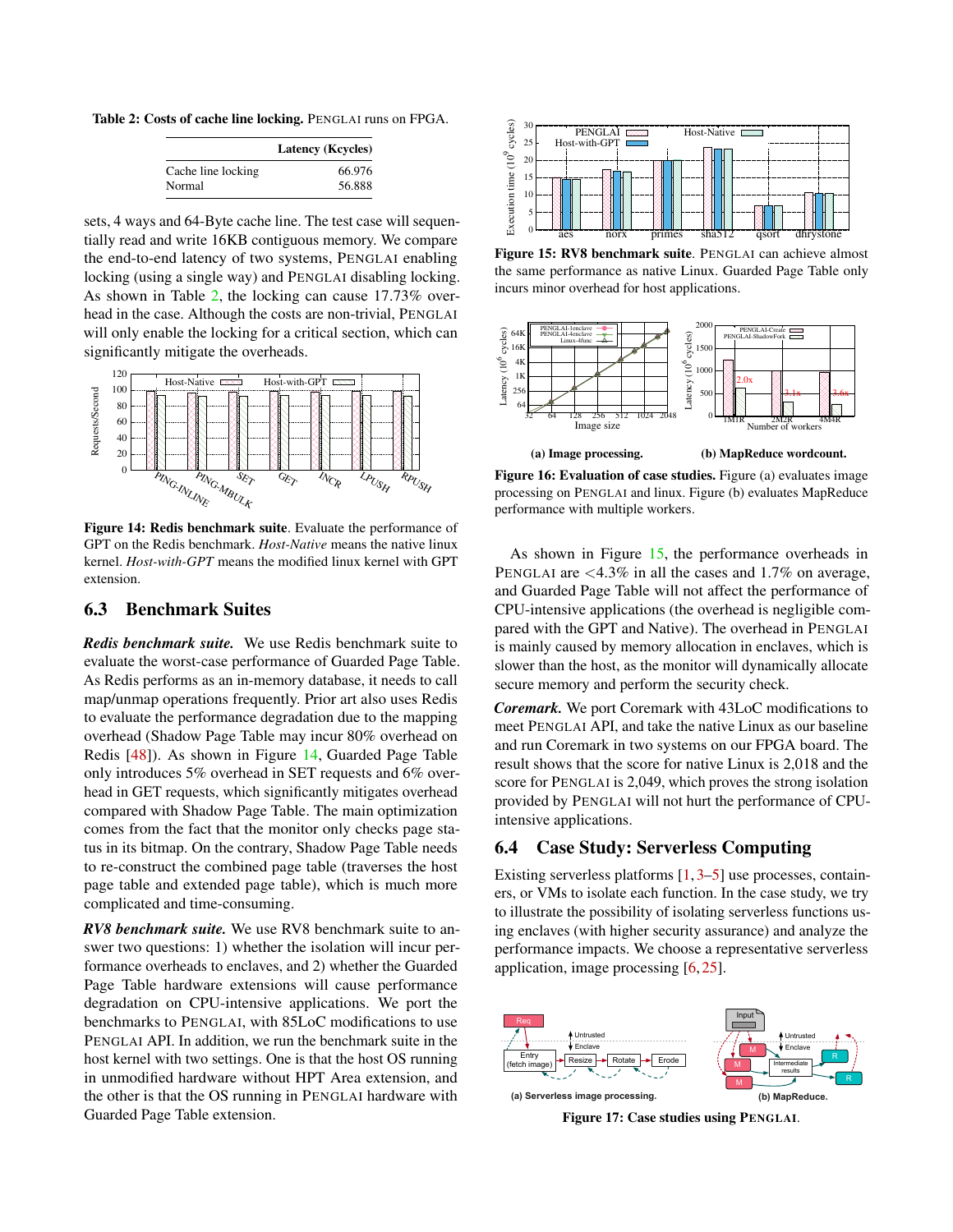As shown in Figure [17](#page-11-4) (a), the image processing application is composed of four functions, and each function is running inside a different enclave. The application is triggered when an untrusted user issues a request (with an image file). The function "Entry" is fired to get the command and fetch the host's image file through untrusted shared memory. Then, the image file will be passed into the subsequent handling functions, i.e., "Resize", "Rotate" and "Erode". Finally, the resulting image is returned to the untrusted host. Since the images may contain sensitive information, it is necessary to protect them in enclaves. The workload is ported from AWS-examples repository [\[6\]](#page-14-22) to a C version using Sod library [\[19\]](#page-14-24).

We evaluate the performance of image processing in PENGLAI with two settings, "1enclave" (four functions in one enclave) and the default "4enclave" (four enclaves). We implement a baseline in native Linux, using four functions running in four processes. We carefully tune the Linux performance to be state-of-the-art, i.e., using a mixed approach of the socket (for timely notification) and shared memory (for zero-copy data transfer). The input image size for the evaluation is from 32x32 to 2048x2048. The result is shown in Figure [16](#page-11-5) (a). Compared with Linux, PENGLAI can achieve even better performance (7%–9% improvement when image size is larger than 128x128), as PENGLAI's communication does not include kernel scheduling costs. Moreover, benefiting from efficient communication, using four functions in PENGLAI incurs minor costs. This can motivate more modular applications to be deployed in enclaves.

### 6.5 Case Study: Secure MapReduce

MapReduce [\[47\]](#page-15-13) is a popular programming model in the cloud for data processing, and the recent study [\[67\]](#page-17-15) shows that even a single machine can be competent with large-scale data processing. Since the processed data may contain sensitive information, VC3 [\[87\]](#page-17-2) and Civet [\[96\]](#page-18-0) are proposed to enhance the security with SGX enclaves. However, using SGX to run MapReduce workloads has some limitations: first, it needs a long latency to boot a worker enclave (i.e., mapper or reducer); second, it needs to load redundant enclave code into secure memory.

PENGLAI overcomes the issues with shadow fork, as shown in Figure [17](#page-11-4) (b). Each mapper or reducer can instantiate itself from a pre-prepared shadow enclave, as they all have the same processing logic. With shadow fork, a MapReduce scheduler running in the host can instantiate multiple workers into different enclave instances with low startup latency and significantly save secure memory when running all workers in enclaves. During the processing, the mapper nodes invoke the map function on the input and produce intermediate key-value pairs. All the intermediate results are saved in memory and distributed to reducer nodes. The reducer nodes invoke the reduce function to produce the final result and return it to the host. We have implemented a prototype of MapReduce in PENGLAI with two settings: PENGLAI- Create and PENGLAI-ShadowFork. PENGLAI-Create creates each worker enclave using normal enclave creation, and PENGLAI-ShadowFork leverages the shadow enclave to fork a new worker instance. As shown in Figure [16](#page-11-5) (b), PENGLAI-ShadowFork can achieve 2.0x lower latency over PENGLAI-Create when both systems use one mapper and one reducer. If we create more workers for the same job, PENGLAI-ShadowFork can gain 3.6x speedup compared with the PENGLAI-Create (4 mappers and 4 reduces, on a 4-core machine). The speedup mainly comes from the fast startup with shadow fork. As for normal startup, PENGLAI calculates enclave measurement every time. The tremendous attestation overhead will significantly affect the performance in the multiworkers situation. However, as shadow fork can reduce the overhead of secure memory initialization, enclave measurement is not the bottleneck for the whole job. Hence, PENGLAI-ShadowFork can gain better performance improvement with more worker enclaves.

#### 6.6 Hardware Costs

We use Vivado [\[11\]](#page-14-25) tool to generate the hardware and get the report of resource utilization in FPGA. The report shows that the overall hardware costs are small (0.56%–0.81% in LUT and 0.00% in RAM) over the original resources (the RISC-V core). It means that the extensions incur small costs, which is essential to add the extensions into real hardware.

### <span id="page-12-0"></span>7 Discussion

*Architectures assumptions.* Although the implementation of our prototype is based on RISC-V, the design is independent of specific architectures and can be adopted by other enclave systems. We highlight two major assumptions. First, the ISA should have a privileged level higher than the OS and hypervisor. This is a reasonable assumption for the prevailing ISA; cases include RISC-V's machine mode, ARM's EL3 mode, etc. Second, to support fine-grained memory management, the CPU shall have an MMU module, which is common in modern high-performance cores.

*Security discussion.* PENGLAI is designed to provide the same (or stronger) security guarantees compared with prior work. Besides the isolation and integrity protection mentioned above, PENGLAI can also defend against following attacks.

- Controlled-channel attacks. PENGLAI allows enclaves to validate the presence of some expected mappings, similar to Autarky [\[81\]](#page-17-9). The monitor will verify all these mappings when an enclave is invoked for the first time and check the validity when the OS changes the mapping. As the OS cannot directly access the enclave page tables, it cannot perform controlled-channel attacks by monitoring the access/dirty bits in page tables.
- Cache-based side-channel attacks. Existing enclaves still suffer from the cache-based side-channel attacks [\[74,](#page-17-10) [82,](#page-17-11) [107,](#page-19-0) [109,](#page-19-1) [110\]](#page-19-2) or incur high overhead to solve it [\[45,](#page-15-8)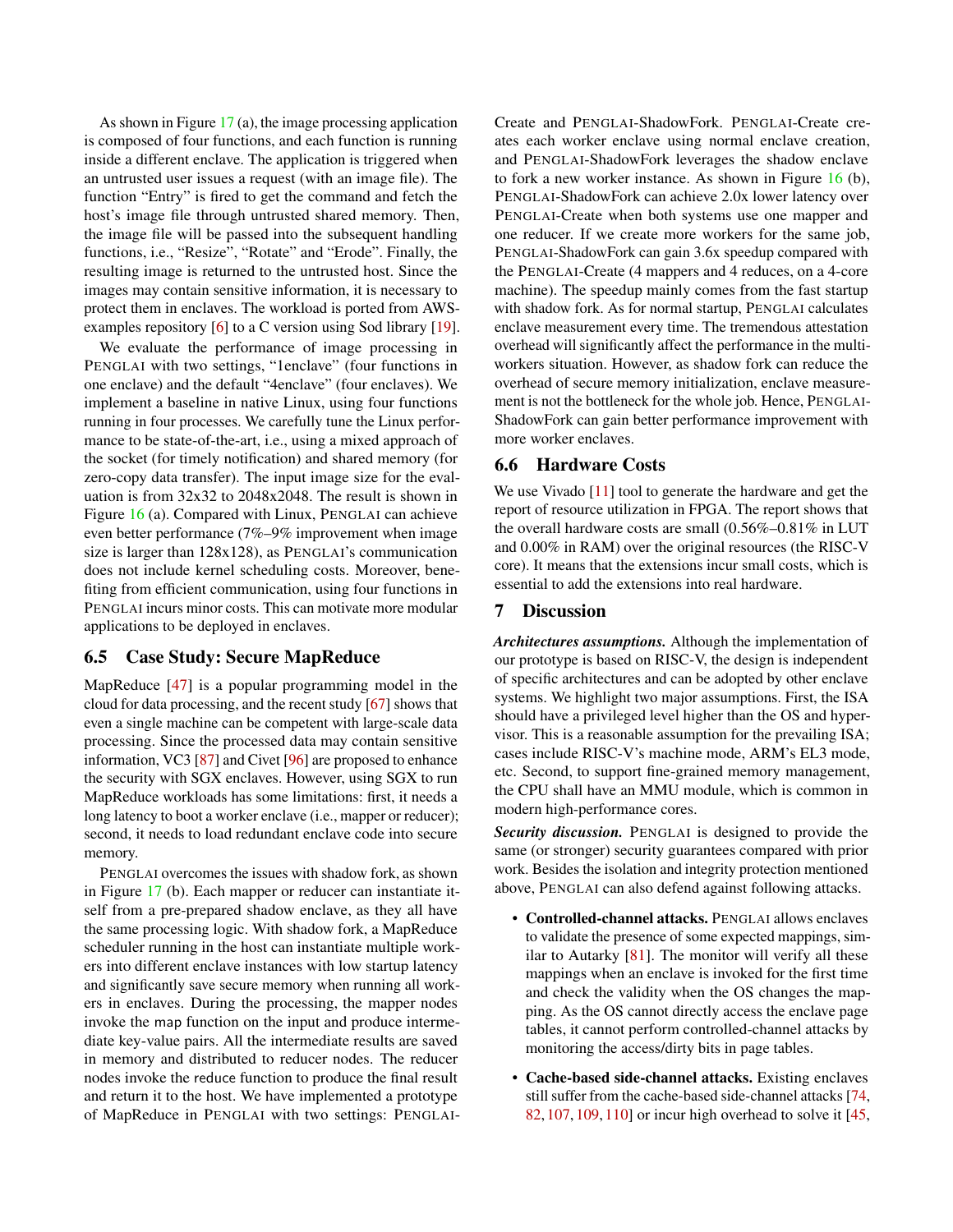[53,](#page-16-14) [75\]](#page-17-16). Our on-demand cache line locking mechanism  $(\S4.4)$  defends the attacks with minor costs. A recent work, CURE [\[21\]](#page-14-13), adopts a similar approach with ondemand partition cache. CURE binds the cache ways with certain enclave ID, while PENGLAI assigns cache ways to each core with less hardware modification, and is more suitable for scenarios like shared memory.

• Other attacks. There are some attacks caused by specific CPU bugs, including Foreshadow, Spectre [\[65\]](#page-16-15), Meltdown [\[72\]](#page-17-17), etc. The defense mechanisms are orthogonal to our design. We also believe that PENGLAI's monitor-assisted enclave design is more suitable for handling the emerging attacks than HW-based enclave systems, which are hard to update after release.

### 8 Related Work

*Secure processor assisted enclave architecture.* Some prior work uses a secure processor to support the trusted execution environment [\[12,](#page-14-1) [33,](#page-15-14) [39,](#page-15-10) [42,](#page-15-15) [44,](#page-15-16) [53,](#page-16-14) [70,](#page-17-18) [71,](#page-17-19) [85,](#page-17-8) [90,](#page-18-12) [104\]](#page-18-13). The Security-enhanced processor integrated with encryption and integrity engine can support compartments that are immune to both modification and observation. XOM [\[70,](#page-17-18) [71\]](#page-17-19), SecureME [\[44\]](#page-15-16) and SecureBlue++ [\[33\]](#page-15-14) allow the trusted user processes running on the untrusted OS, as OS cannot obtain the plaintext content of the process. SEV and Hyper-Coffer [\[104\]](#page-18-13) allow VMs to run on an untrusted hypervisor. However, such a method using encryption to isolate memory space brings non-negligible overhead, and the key management and traditional integrity scheme may restrict the enclave size and number.

*Memory integrity scheme.* Several different schemes have been proposed for memory integrity protection [\[38,](#page-15-9) [78,](#page-17-20) [85,](#page-17-8) [91,](#page-18-5) [92\]](#page-18-6). BMT [\[85\]](#page-17-8) introduces the counter-based message authentication algorithm into the integrity protection scheme and reduces in-memory overhead. Bastion [\[91\]](#page-18-5) unifies the integrity of in-memory pages and on-device pages. VAULT [\[92\]](#page-18-6) adopts the various arity for different levels of tree nodes. However, all these prior work do not solve the inherent overhead in memory and SoC, and are not scalable at all. PENGLAI proposes the MMT with a mounting mechanism, which can reduce both on-die and in-memory overhead to achieve scalable memory integrity protection.

*Virtualization-based isolation.* Virtualization-based isolation [\[42,](#page-15-15) [60,](#page-16-16) [62,](#page-16-17) [91,](#page-18-5) [104,](#page-18-13) [111\]](#page-19-6) has been researched in past decade. They rely on hypervisor to enhance the isolation among VMs using techniques like shadow page table [\[94,](#page-18-8)[98\]](#page-18-14), nested/extended page table [\[31,](#page-15-17) [97\]](#page-18-15), or HLAT [\[8\]](#page-14-26). These techniques have similarities to our Guarded Page Table—we both rely on higher privileged software to validate memory mappings. However, nested virtualization usually introduces nontrivial performance costs, e.g., tests show that the shadow PT can incur 40% overhead in Memcached [\[54\]](#page-16-13) and 80%

overhead in Redis [\[48\]](#page-16-12), and Nested page table also causes 20% overhead in Memcached [\[54\]](#page-16-13). Shadow paging needs to re-construct shadow page table costly, and nested/extended page table incurs extra overhead due to 2-level page table walker during the TLB miss. However, PENGLAI proposes the Guarded Page Table and achieves page-grained isolation without introducing high performance overhead (only 5% even for memory-intensive benchmark: Redis). What's worse, the hypervisor and cloud service providers may not be trusted in cloud scenarios. Recent works utilize TEE techniques to propose secure VM, e.g., AMD SEV [\[12,](#page-14-1)[27,](#page-14-10)[61\]](#page-16-6), Intel TDX [\[16\]](#page-14-12) and vTZ [\[58\]](#page-16-0), which can protect the VMs from the untrusted hypervisor. Nevertheless, the protection has defects, e.g., both SEV and TDX cannot defend against physical rollback attacks, and vTZ does not consider physical memory attacks. Also, the secure VM suffers the same performance degradation as the traditional VM due to the memory virtualization overhead. Compared with virtualization-based isolation methods, PENGLAI achieves better security guarantees, higher performance and scalability.

*Cross-zone communication.* Cross-zone communication or IPC has been extensively researched for microkernel and user-level processes [\[30,](#page-15-18) [49,](#page-16-11) [63,](#page-16-18) [95,](#page-18-16) [101\]](#page-18-17). SCONE [\[28\]](#page-14-2) and HotCalls [\[103\]](#page-18-18) optimize the host-enclave communication in SGX using asynchronous approaches, e.g., polling and shared untrusted memory. However, they are not suitable for E-E communication and tend to waste the CPU cycles. XPC [\[49\]](#page-16-11) has proposed the ownership transfer based communication and reduced the remapping overhead. PENGLAI shares the same idea of XPC, but overcoming new challenges to transfer pages crossing the boundary between the secure and nonsecure world. It outperforms existing enclave systems with the zero-copy and secure data transfer mechanism for both E-E and E-H communication.

## 9 Conclusion

This paper has presented a hardware-software co-design of scalable memory protection based on the PENGLAI enclave system. Our evaluation shows that PENGLAI can significantly optimize enclave number, secure memory capacity with integrity protection, enclave startup latency, as well as resource flexibility for both microbenchmarks and real-world applications.

#### 10 Acknowledgments

We sincerely thank our shepherd Edouard Bugnion, Andrew Baumann and anonymous reviewers for their insightful suggestions. This work is supported in part by National Key Research and Development Program of China (No. 2020AAA0108500), China National Natural Science Foundation (No. 61972244, U19A2060, 61925206), the HighTech Support Program from Shanghai Committee of Science and Technology (No. 19511121100). Yubin Xia is the corresponding author.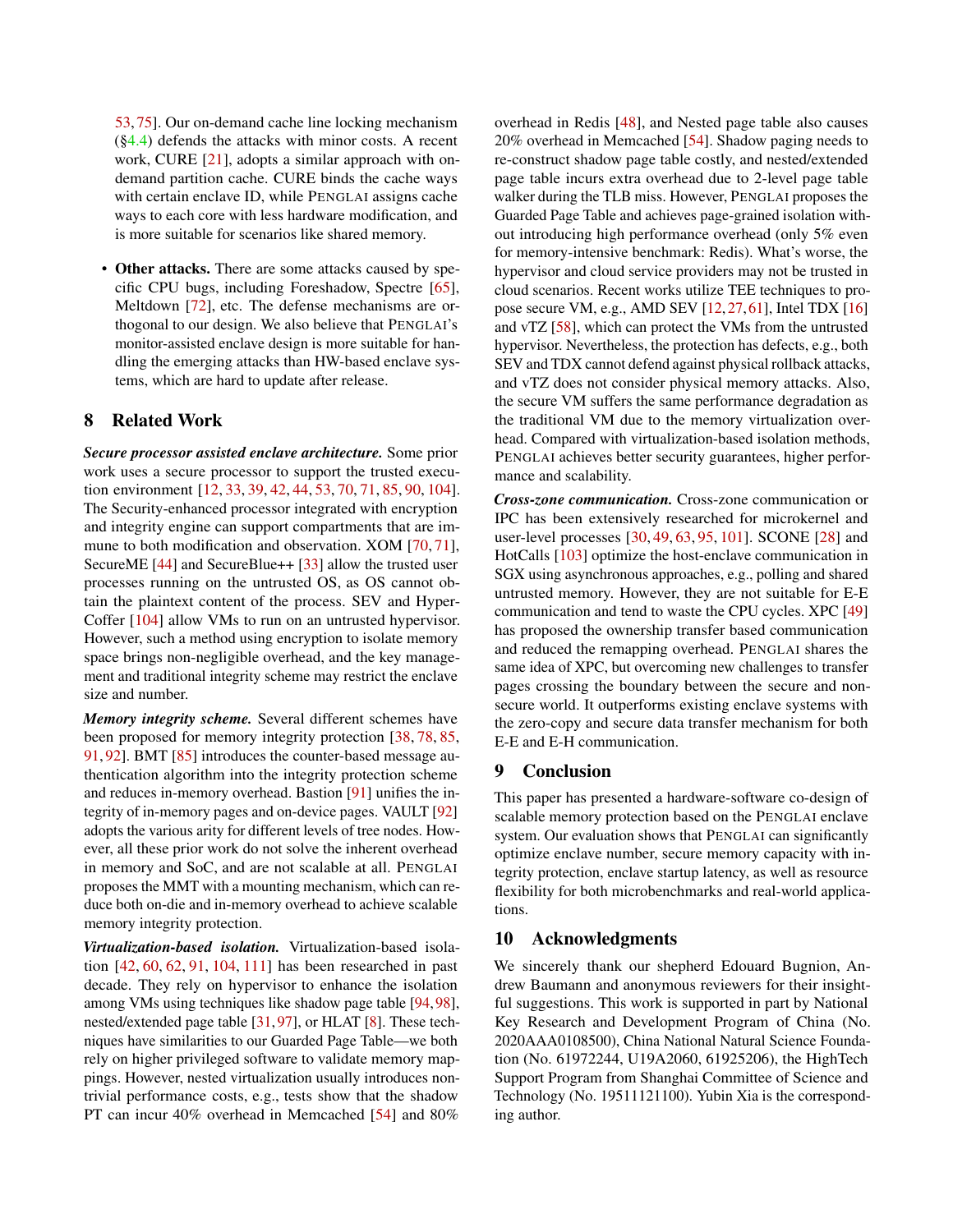# References

- <span id="page-14-3"></span>[1] Apache openwhisk is a serverless, open source cloud platform. <http://openwhisk.apache.org/>. Referenced December 2018.
- <span id="page-14-7"></span>[2] Arm corelink tzc-400 trustzone address space controller technical reference manual. [https://developer.arm.com/documentation/](https://developer.arm.com/documentation/ddi0504/c/) [ddi0504/c/](https://developer.arm.com/documentation/ddi0504/c/). Referenced November 2020.
- <span id="page-14-4"></span>[3] Aws lambda - serverless compute. [https://aws.](https://aws.amazon.com/lambda/) [amazon.com/lambda/](https://aws.amazon.com/lambda/). Referenced December 2018.
- [4] Azure functions serverless architecture. [https://azure.microsoft.com/en-us/](https://azure.microsoft.com/en-us/services/functions/) [services/functions/](https://azure.microsoft.com/en-us/services/functions/). Referenced December 2018.
- <span id="page-14-5"></span>[5] Google cloud function. [https://cloud.google.](https://cloud.google.com/functions/) [com/functions/](https://cloud.google.com/functions/). Referenced December 2018.
- <span id="page-14-22"></span>[6] lambda-refarch-imagerecognition. [https:](https://github.com/aws-samples/lambda-refarch-imagerecognition) [//github.com/aws-samples/lambda-refarch](https://github.com/aws-samples/lambda-refarch-imagerecognition)[imagerecognition](https://github.com/aws-samples/lambda-refarch-imagerecognition). Referenced December 2019.
- <span id="page-14-21"></span>[7] Lmbench. <http://lmbench.sourceforge.net/>, 2005. Referenced Nov 2020.
- <span id="page-14-26"></span>[8] Hlat. [https://software.intel.com/sites/](https://software.intel.com/sites/default/files/managed/c5/15/architecture-instruction-set-extensions-programming-reference.pdf ) [default/files/managed/c5/15/architecture](https://software.intel.com/sites/default/files/managed/c5/15/architecture-instruction-set-extensions-programming-reference.pdf )[instruction-set-extensions-programming](https://software.intel.com/sites/default/files/managed/c5/15/architecture-instruction-set-extensions-programming-reference.pdf )[reference.pdf](https://software.intel.com/sites/default/files/managed/c5/15/architecture-instruction-set-extensions-programming-reference.pdf ), 2018. Referenced May 2018.
- <span id="page-14-16"></span>[9] Intel 64 and ia-32 architectures software developer manuals. [https://software.intel.com/en-us/](https://software.intel.com/en-us/articles/intel-sdm) [articles/intel-sdm](https://software.intel.com/en-us/articles/intel-sdm), 2018. Referenced August 2018.
- <span id="page-14-17"></span>[10] Sifive. <https://www.sifive.com/>, 2018. Referenced November 2018.
- <span id="page-14-25"></span>[11] Vivado design suite. [https://www.xilinx.com/](https://www.xilinx.com/products/design-tools/vivado.html) [products/design-tools/vivado.html](https://www.xilinx.com/products/design-tools/vivado.html), 2018. Referenced August 2018.
- <span id="page-14-1"></span>[12] Amd secure encrypted virtualization (sev) - amd. <https://developer.amd.com/sev/>, 2019.
- <span id="page-14-8"></span>[13] Keystone | an open framework for architecting tees. <https://keystone-enclave.org>, 2019.
- <span id="page-14-11"></span>[14] Amd epyc 7002 series processors. [https://www.amd.](https://www.amd.com/en/processors/epyc-7002-series) [com/en/processors/epyc-7002-series](https://www.amd.com/en/processors/epyc-7002-series), 2020. Referenced Aug. 2020.
- <span id="page-14-6"></span>[15] The intel sgx memory encryption engine. [https://software.intel.com/content/www/](https://software.intel.com/content/www/us/en/develop/blogs/memory-encryption-an-intel-sgx-underpinning-technology.html) [us/en/develop/blogs/memory-encryption-an](https://software.intel.com/content/www/us/en/develop/blogs/memory-encryption-an-intel-sgx-underpinning-technology.html)[intel-sgx-underpinning-technology.html](https://software.intel.com/content/www/us/en/develop/blogs/memory-encryption-an-intel-sgx-underpinning-technology.html), 2020. Referenced May 2020.
- <span id="page-14-12"></span>[16] Intle tdx. [https://software.intel.com/](https://software.intel.com/content/www/us/en/develop/articles/intel-trust-domain-extensions.html) [content/www/us/en/develop/articles/intel](https://software.intel.com/content/www/us/en/develop/articles/intel-trust-domain-extensions.html)[trust-domain-extensions.html](https://software.intel.com/content/www/us/en/develop/articles/intel-trust-domain-extensions.html), 2020. Referenced Nov 2020.
- <span id="page-14-19"></span>[17] RISC-V Proxy Kernel. [https://github.com/](https://github.com/riscv/riscv-pk) [riscv/riscv-pk](https://github.com/riscv/riscv-pk), 2020. Referenced May 2020.
- <span id="page-14-18"></span>[18] riscv/opensbi: Risc-v open source supervisor binary interface. <https://github.com/riscv/opensbi>, 2020.
- <span id="page-14-24"></span>[19] Sod - an embedded, modern computer vision and machine learning library. <https://sod.pixlab.io>, 2020. Referenced May 2020.
- <span id="page-14-20"></span>[20] wolfssl embedded ssl/tls library. [https://www.](https://www.wolfssl.com) [wolfssl.com](https://www.wolfssl.com), 2020.
- <span id="page-14-13"></span>[21] CURE: A security architecture with customizable and resilient enclaves. In *30th USENIX Security Symposium (USENIX Security 21)*, Vancouver, B.C., August 2021. USENIX Association.
- <span id="page-14-9"></span>[22] Intel scalable software guard extensions. [https://software.intel.com/content/www/](https://software.intel.com/content/www/us/en/develop/topics/software-guard-extensions.html) [us/en/develop/topics/software-guard](https://software.intel.com/content/www/us/en/develop/topics/software-guard-extensions.html)[extensions.html](https://software.intel.com/content/www/us/en/develop/topics/software-guard-extensions.html), 2021. Referenced Mar 2021.
- <span id="page-14-15"></span>[23] Intel software guard extensions. [https:](https://www.intel.com/content/www/us/en/architecture-and-technology/software-guard-extensions/supporting-sgx-on-multi-socket-platforms.html) [//www.intel.com/content/www/us/en/](https://www.intel.com/content/www/us/en/architecture-and-technology/software-guard-extensions/supporting-sgx-on-multi-socket-platforms.html) [architecture-and-technology/software](https://www.intel.com/content/www/us/en/architecture-and-technology/software-guard-extensions/supporting-sgx-on-multi-socket-platforms.html)[guard-extensions/supporting-sgx-on-multi](https://www.intel.com/content/www/us/en/architecture-and-technology/software-guard-extensions/supporting-sgx-on-multi-socket-platforms.html)[socket-platforms.html](https://www.intel.com/content/www/us/en/architecture-and-technology/software-guard-extensions/supporting-sgx-on-multi-socket-platforms.html), 2021. Referenced Mar 2021.
- <span id="page-14-0"></span>[24] Penglai enclave. [https://github.com/Penglai-](https://github.com/Penglai-Enclave)[Enclave](https://github.com/Penglai-Enclave), 2021. Referenced Mar 2021.
- <span id="page-14-23"></span>[25] Istemi Ekin Akkus, Ruichuan Chen, Ivica Rimac, Manuel Stein, Klaus Satzke, Andre Beck, Paarijaat Aditya, and Volker Hilt. SAND: Towards highperformance serverless computing. In *Proceedings of the 2018 USENIX Conference on Usenix Annual Technical Conference*, pages 923–935, 2018.
- <span id="page-14-14"></span>[26] Tiago Alves. Trustzone: Integrated hardware and software security. *White paper*, 2004.
- <span id="page-14-10"></span>[27] AMD. AMD SEV-SNP: Strengthening VM Isolation with Integrity Protection and More. [https://www.amd.com/system/files/TechDocs/](https://www.amd.com/system/files/TechDocs/SEV-SNP-strengthening-vm-isolation-with-integrity-protection-and-more.pdf) [SEV-SNP-strengthening-vm-isolation-with](https://www.amd.com/system/files/TechDocs/SEV-SNP-strengthening-vm-isolation-with-integrity-protection-and-more.pdf)[integrity-protection-and-more.pdf](https://www.amd.com/system/files/TechDocs/SEV-SNP-strengthening-vm-isolation-with-integrity-protection-and-more.pdf), 2020. Referenced Aug. 2020.
- <span id="page-14-2"></span>[28] Sergei Arnautov, Bohdan Trach, Franz Gregor, Thomas Knauth, Andre Martin, Christian Priebe, Joshua Lind,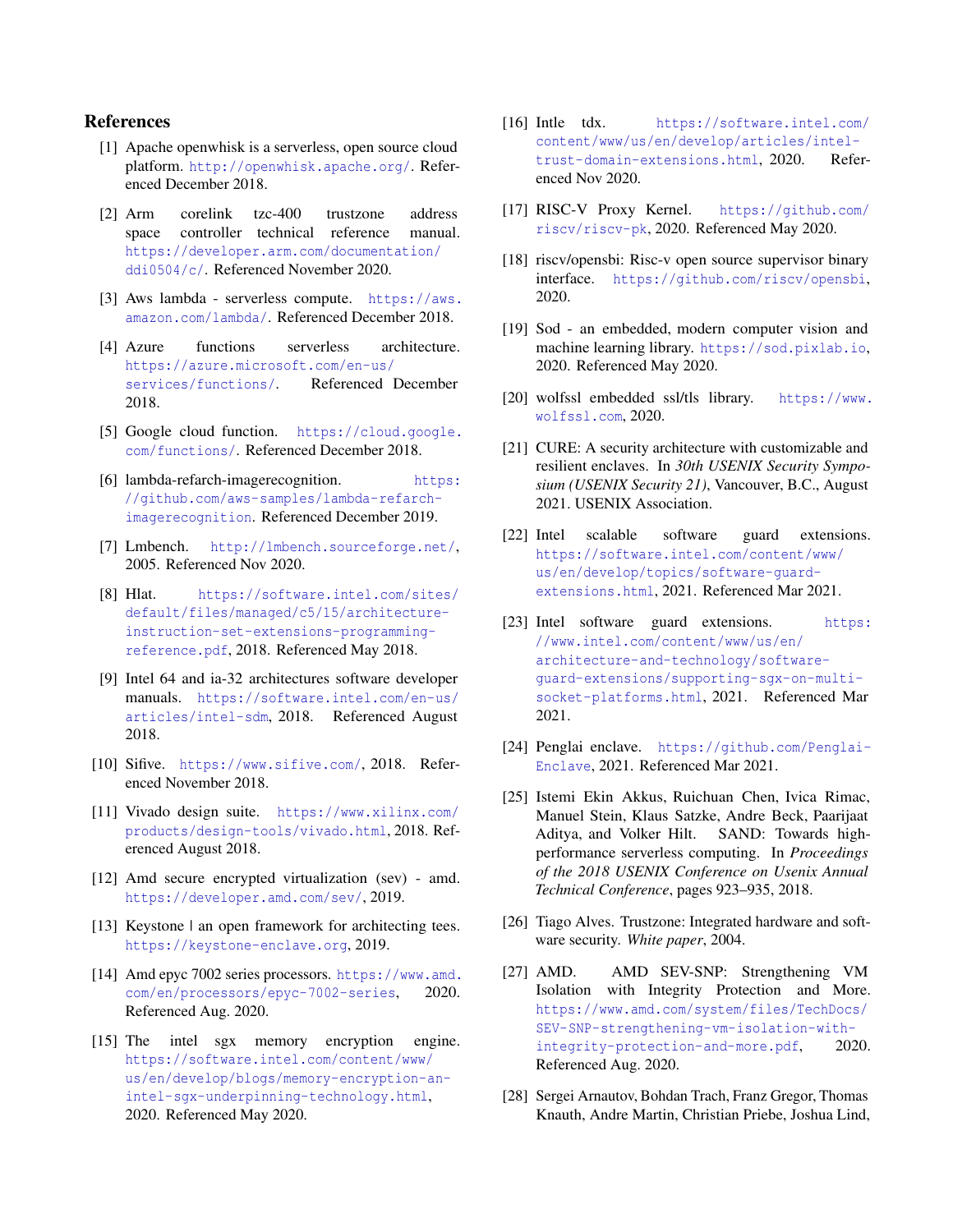Divya Muthukumaran, Dan O'keeffe, Mark L Stillwell, et al. SCONE: Secure linux containers with intel SGX. In *12th USENIX Symposium on Operating Systems Design and Implementation (OSDI 16)*, pages 689–703, 2016.

- <span id="page-15-0"></span>[29] Andrew Baumann, Marcus Peinado, and Galen Hunt. Shielding applications from an untrusted cloud with haven. In *11th USENIX Symposium on Operating Systems Design and Implementation (OSDI 14)*, pages 267–283, Broomfield, CO, October 2014. USENIX Association.
- <span id="page-15-18"></span>[30] Brian Bershad, Thomas Anderson, Edward Lazowska, and Henry Levy. Lightweight remote procedure call. *ACM SIGOPS Operating Systems Review*, 23(5):102– 113, 1989.
- <span id="page-15-17"></span>[31] Ravi Bhargava, Benjamin Serebrin, Francesco Spadini, and Srilatha Manne. Accelerating two-dimensional page walks for virtualized systems. In *Proceedings of the 13th international conference on Architectural support for programming languages and operating systems*, pages 26–35, 2008.
- <span id="page-15-12"></span>[32] Nathan Binkert, Bradford Beckmann, Gabriel Black, Steven K. Reinhardt, Ali Saidi, Arkaprava Basu, Joel Hestness, Derek R. Hower, Tushar Krishna, Somayeh Sardashti, Rathijit Sen, Korey Sewell, Muhammad Shoaib, Nilay Vaish, Mark D. Hill, and David A. Wood. The gem5 simulator. *SIGARCH Comput. Archit. News*, 2011.
- <span id="page-15-14"></span>[33] Risk Boivie and Perter Williams. Secureblue++: Cpu support for secure execution. pages 1–9. IBM, IBM Research Division, 2012.
- <span id="page-15-6"></span>[34] Sol Boucher, Anuj Kalia, David G Andersen, and Michael Kaminsky. Putting the" micro" back in microservice. In *2018* {*USENIX*} *Annual Technical Conference (*{*USENIX*}{*ATC*} *18)*, pages 645–650, 2018.
- <span id="page-15-7"></span>[35] Ferdinand Brasser, David Gens, Patrick Jauernig, Ahmad-Reza Sadeghi, and Emmanuel Stapf. Sanctuary: Arming trustzone with user-space enclaves. In *NDSS*, 2019.
- <span id="page-15-4"></span>[36] Stefan Brenner and Rüdiger Kapitza. Trust more, serverless. In *Proceedings of the 12th ACM International Conference on Systems and Storage*, pages 33–43, 2019.
- <span id="page-15-1"></span>[37] Stefan Brenner, Colin Wulf, David Goltzsche, Nico Weichbrodt, Matthias Lorenz, Christof Fetzer, Peter Pietzuch, and Rüdiger Kapitza. Securekeeper: confidential zookeeper using intel sgx. In *Proceedings of the 17th International Middleware Conference*, pages 1–13, 2016.
- <span id="page-15-9"></span>[38] David Champagne, Reouven Elbaz, and Ruby B Lee. The reduced address space (ras) for application memory authentication. In *International Conference on Information Security*, pages 47–63. Springer, 2008.
- <span id="page-15-10"></span>[39] David Champagne and Ruby B Lee. Scalable architectural support for trusted software. In *HPCA-16 2010 The Sixteenth International Symposium on High-Performance Computer Architecture*, pages 1–12. IEEE, 2010.
- <span id="page-15-2"></span>[40] Chia che Tsai, Donald E. Porter, and Mona Vij. Graphene-SGX: A Practical Library OS for Unmodified Applications on SGX. In *2017 USENIX Annual Technical Conference (USENIX ATC 17)*, pages 645– 658, Santa Clara, CA, July 2017. USENIX Association.
- <span id="page-15-11"></span>[41] Stephen Checkoway and Hovav Shacham. Iago attacks: why the system call API is a bad untrusted RPC interface. *ACM SIGARCH Computer Architecture News*, 41(1):253–264, 2013.
- <span id="page-15-15"></span>[42] Xiaoxin Chen, Tal Garfinkel, E Christopher Lewis, Pratap Subrahmanyam, Carl A Waldspurger, Dan Boneh, Jeffrey Dwoskin, and Dan RK Ports. Overshadow: a virtualization-based approach to retrofitting protection in commodity operating systems. *ACM SIGOPS Operating Systems Review*, 42(2):2–13, 2008.
- <span id="page-15-5"></span>[43] Yi-Lin Cheng, Ching-Chi Lin, Pangfeng Liu, and Jan-Jan Wu. High resource utilization auto-scaling algorithms for heterogeneous container configurations. *2017 IEEE 23rd International Conference on Parallel and Distributed Systems (ICPADS)*, pages 143–150, 2017.
- <span id="page-15-16"></span>[44] Siddhartha Chhabra, Brian Rogers, Yan Solihin, and Milos Prvulovic. Secureme: a hardware-software approach to full system security. In *Proceedings of the international conference on Supercomputing*, pages 108–119, 2011.
- <span id="page-15-8"></span>[45] Victor Costan, Ilia A Lebedev, and Srinivas Devadas. Sanctum: Minimal hardware extensions for strong software isolation. In *USENIX Security Symposium*, 2016.
- <span id="page-15-3"></span>[46] Ankur Dave, Chester Leung, Raluca Ada Popa, Joseph E. Gonzalez, and Ion Stoica. Oblivious coopetitive analytics using hardware enclaves. In *Proceedings of the Fifteenth European Conference on Computer Systems*, EuroSys '20, New York, NY, USA, 2020. Association for Computing Machinery.
- <span id="page-15-13"></span>[47] Jeffrey Dean and Sanjay Ghemawat. Mapreduce: simplified data processing on large clusters. *Communications of the ACM*, 51(1):107–113, 2008.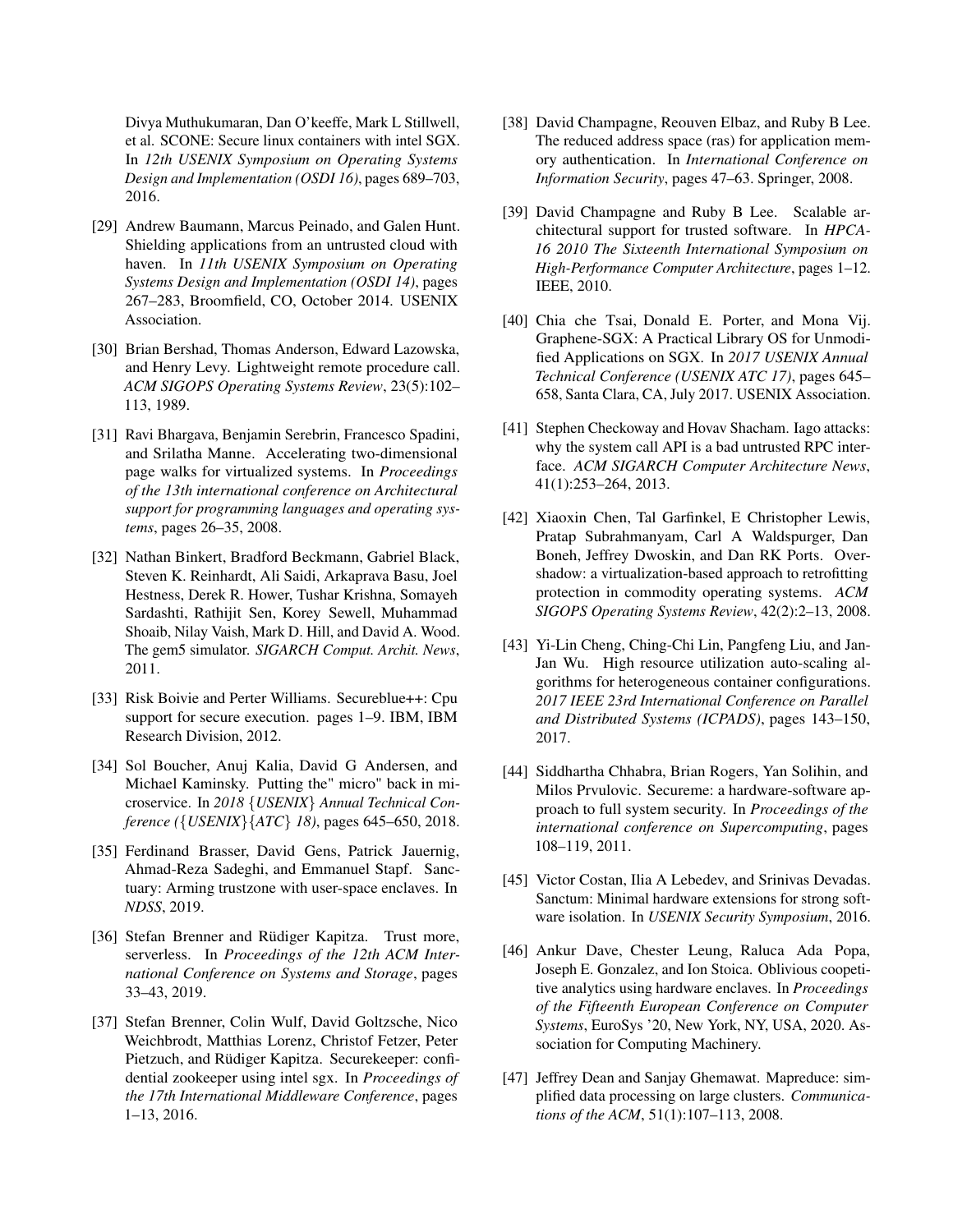- <span id="page-16-12"></span>[48] Boris Teabe Diomgwe, Peterson Yuhala, Alain Tchana, Fabien Hermenier, Daniel Hagimont, and Gilles Muller. (no) compromis: Paging virtualization is not a fatality. In *VEE 2021-17th ACM SIGPLAN/SIGOPS International Conference on Virtual Execution Environments*, pages 1–12, 2021.
- <span id="page-16-11"></span>[49] Dong Du, Zhichao Hua, Yubin Xia, Binyu Zang, and Haibo Chen. XPC: architectural support for secure and efficient cross process call. In *Proceedings of the 46th International Symposium on Computer Architecture*, pages 671–684. ACM, 2019.
- <span id="page-16-4"></span>[50] Dong Du, Tianyi Yu, Yubin Xia, Binyu Zang, Guanglu Yan, Chenggang Qin, Qixuan Wu, and Haibo Chen. Catalyzer: Sub-millisecond startup for serverless computing with initialization-less booting. In *Proceedings of the Twenty-Fifth International Conference on Architectural Support for Programming Languages and Operating Systems*, pages 467–481, 2020.
- <span id="page-16-8"></span>[51] D. R. Engler, M. F. Kaashoek, and J. O'Toole, Jr. Exokernel: An operating system architecture for applicationlevel resource management. In *Proceedings of the Fifteenth ACM Symposium on Operating Systems Principles*, SOSP '95, New York, NY, USA, 1995. ACM.
- <span id="page-16-7"></span>[52] Andrew Ferraiuolo, Andrew Baumann, Chris Hawblitzel, and Bryan Parno. Komodo: Using verification to disentangle secure-enclave hardware from software. In *Proceedings of the 26th Symposium on Operating Systems Principles*, pages 287–305. ACM, 2017.
- <span id="page-16-14"></span>[53] Christopher W Fletcher, Marten van Dijk, and Srinivas Devadas. A secure processor architecture for encrypted computation on untrusted programs. In *Proceedings of the seventh ACM workshop on Scalable trusted computing*, pages 3–8, 2012.
- <span id="page-16-13"></span>[54] Jayneel Gandhi, Mark D Hill, and Michael M Swift. Agile paging: exceeding the best of nested and shadow paging. In *Computer Architecture (ISCA), 2016 ACM/IEEE 43rd Annual International Symposium on*. IEEE, 2016.
- <span id="page-16-9"></span>[55] Shay Gueron. A memory encryption engine suitable for general purpose processors. Cryptology ePrint Archive, Report 2016/204, 2016. [https://eprint.](https://eprint.iacr.org/2016/204) [iacr.org/2016/204](https://eprint.iacr.org/2016/204).
- <span id="page-16-2"></span>[56] Joseph M Hellerstein, Jose Faleiro, Joseph E Gonzalez, Johann Schleier-Smith, Vikram Sreekanti, Alexey Tumanov, and Chenggang Wu. Serverless computing: One step forward, two steps back. *arXiv preprint arXiv:1812.03651*, 2018.
- <span id="page-16-5"></span>[57] Matthew Hoekstra, Reshma Lal, Pradeep Pappachan, Vinay Phegade, and Juan Del Cuvillo. Using innovative instructions to create trustworthy software solutions. *HASP@ ISCA*, 11, 2013.
- <span id="page-16-0"></span>[58] Zhichao Hua, Jinyu Gu, Yubin Xia, Haibo Chen, Binyu Zang, and Haibing Guan. vtz: Virtualizing arm trustzone. In *26th USENIX Security Symposium (USENIX Security 17)*. USENIX Association, 2017.
- <span id="page-16-1"></span>[59] Tyler Hunt, Zhiting Zhu, Yuanzhong Xu, Simon Peter, and Emmett Witchel. Ryoan: A distributed sandbox for untrusted computation on secret data. *ACM Transactions on Computer Systems (TOCS)*, 35(4):1–32, 2018.
- <span id="page-16-16"></span>[60] Seongwook Jin, Jeongseob Ahn, Sanghoon Cha, and Jaehyuk Huh. Architectural support for secure virtualization under a vulnerable hypervisor. In *2011 44th Annual IEEE/ACM International Symposium on Microarchitecture (MICRO)*, pages 272–283. IEEE, 2011.
- <span id="page-16-6"></span>[61] David Kaplan. Protecting vm register state with sev-es. *White paper, Feb*, 2017.
- <span id="page-16-17"></span>[62] Eric Keller, Jakub Szefer, Jennifer Rexford, and Ruby B Lee. Nohype: virtualized cloud infrastructure without the virtualization. In *Proceedings of the 37th annual international symposium on Computer architecture*, pages 350–361, 2010.
- <span id="page-16-18"></span>[63] Gerwin Klein, Kevin Elphinstone, Gernot Heiser, June Andronick, David Cock, Philip Derrin, Dhammika Elkaduwe, Kai Engelhardt, Rafal Kolanski, Michael Norrish, et al. sel4: Formal verification of an os kernel. In *Proceedings of the ACM SIGOPS 22nd symposium on Operating systems principles*, 2009.
- <span id="page-16-3"></span>[64] Ana Klimovic, Yawen Wang, Patrick Stuedi, Animesh Trivedi, Jonas Pfefferle, and Christos Kozyrakis. Pocket: Elastic ephemeral storage for serverless analytics. In *13th* {*USENIX*} *Symposium on Operating Systems Design and Implementation (*{*OSDI*} *18)*, pages 427–444, 2018.
- <span id="page-16-15"></span>[65] Paul Kocher, Jann Horn, Anders Fogh, , Daniel Genkin, Daniel Gruss, Werner Haas, Mike Hamburg, Moritz Lipp, Stefan Mangard, Thomas Prescher, Michael Schwarz, and Yuval Yarom. Spectre attacks: Exploiting speculative execution. In *40th IEEE Symposium on Security and Privacy (S&P'19)*, 2019.
- <span id="page-16-10"></span>[66] Jingfei Kong, Onur Aciiçmez, Jean-Pierre Seifert, and Huiyang Zhou. Hardware-software integrated approaches to defend against software cache-based side channel attacks. In *2009 IEEE 15th International Symposium on High Performance Computer Architecture*, pages 393–404. IEEE, 2009.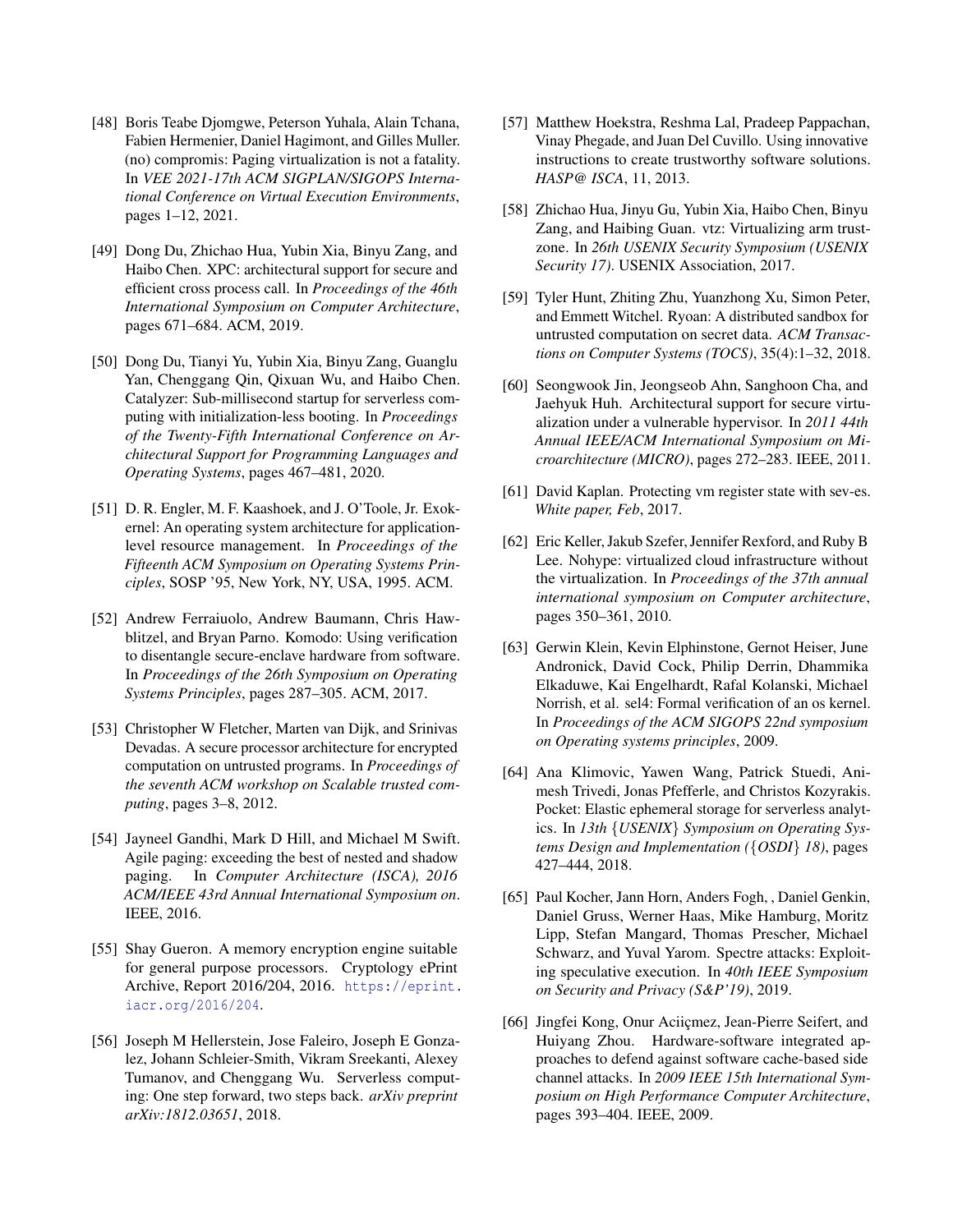- <span id="page-17-15"></span>[67] Aapo Kyrola, Guy Blelloch, and Carlos Guestrin. Graphchi: Large-scale graph computation on just a PC. In *Presented as part of the 10th USENIX Symposium on Operating Systems Design and Implementation (OSDI 12)*, pages 31–46, 2012.
- <span id="page-17-6"></span>[68] Dayeol Lee, David Kohlbrenner, Shweta Shinde, Krste Asanović, and Dawn Song. Keystone: An open framework for architecting trusted execution environments. In *Proceedings of the Fifteenth European Conference on Computer Systems*, pages 1–16, 2020.
- <span id="page-17-7"></span>[69] Mingyu Li, Yubin Xia, and Haibo Chen. Confidential serverless made efficient with plug-in enclaves. In *Proceedings of the 48th International Symposium on Computer Architecture, ISCA 2021, Valencia, Spain, June 14–19, 2021*. IEEE, 2021.
- <span id="page-17-18"></span>[70] David Lie, Chandramohan Thekkath, Mark Mitchell, Patrick Lincoln, Dan Boneh, John Mitchell, and Mark Horowitz. Architectural support for copy and tamper resistant software. *Acm Sigplan Notices*, 35(11):168– 177, 2000.
- <span id="page-17-19"></span>[71] David Lie, Chandramohan A Thekkath, and Mark Horowitz. Implementing an untrusted operating system on trusted hardware. In *SOSP*, 2003.
- <span id="page-17-17"></span>[72] Moritz Lipp, Michael Schwarz, Daniel Gruss, Thomas Prescher, Werner Haas, Anders Fogh, Jann Horn, Stefan Mangard, Paul Kocher, Daniel Genkin, Yuval Yarom, and Mike Hamburg. Meltdown: Reading kernel memory from user space. In *27th USENIX Security Symposium (USENIX Security 18)*, 2018.
- <span id="page-17-12"></span>[73] Fangfei Liu, Qian Ge, Yuval Yarom, Frank Mckeen, Carlos Rozas, Gernot Heiser, and Ruby B Lee. Catalyst: Defeating last-level cache side channel attacks in cloud computing. In *2016 IEEE international symposium on high performance computer architecture (HPCA)*, pages 406–418. IEEE, 2016.
- <span id="page-17-10"></span>[74] Fangfei Liu, Yuval Yarom, Qian Ge, Gernot Heiser, and Ruby B Lee. Last-level cache side-channel attacks are practical. In *2015 IEEE Symposium on Security and Privacy*, pages 605–622. IEEE, 2015.
- <span id="page-17-16"></span>[75] Martin Maas, Eric Love, Emil Stefanov, Mohit Tiwari, Elaine Shi, Krste Asanovic, John Kubiatowicz, and Dawn Song. Phantom: Practical oblivious computation in a secure processor. In *Proceedings of the 2013 ACM SIGSAC conference on Computer & communications security*, pages 311–324, 2013.
- <span id="page-17-5"></span>[76] Anupama Mampage, S. Karunasekera, and R. Buyya. Deadline-aware dynamic resource management in serverless computing environments. 2020.
- <span id="page-17-0"></span>[77] Frank McKeen, Ilya Alexandrovich, Alex Berenzon, Carlos V Rozas, Hisham Shafi, Vedvyas Shanbhogue, and Uday R Savagaonkar. Innovative instructions and software model for isolated execution. *Hasp@ isca*, 10(1), 2013.
- <span id="page-17-20"></span>[78] Ralph C Merkle. A digital signature based on a conventional encryption function. In *Conference on the theory and application of cryptographic techniques*, pages 369–378. Springer, 1987.
- <span id="page-17-14"></span>[79] Luke Nelson, James Bornholt, Ronghui Gu, Andrew Baumann, Emina Torlak, and Xi Wang. Scaling symbolic evaluation for automated verification of systems code with serval. In *Proceedings of the 27th ACM Symposium on Operating Systems Principles*, pages 225–242, 2019.
- <span id="page-17-3"></span>[80] Sam Newman. *Building microservices: designing finegrained systems*. " O'Reilly Media, Inc.", 2015.
- <span id="page-17-9"></span>[81] Meni Orenbach, Andrew Baumann, and Mark Silberstein. Autarky: closing controlled channels with selfpaging enclaves. In *Proceedings of the Fifteenth European Conference on Computer Systems*, pages 1–16, 2020.
- <span id="page-17-11"></span>[82] Dag Arne Osvik, Adi Shamir, and Eran Tromer. Cache attacks and countermeasures: the case of AES. In *Cryptographers' track at the RSA conference*, pages 1–20. Springer, 2006.
- <span id="page-17-13"></span>[83] Daniel Page. Defending against cache-based sidechannel attacks. *Information Security Technical Report*, 8(1):30–44, 2003.
- <span id="page-17-1"></span>[84] Christian Priebe, Kapil Vaswani, and Manuel Costa. Enclavedb: A secure database using SGX. In *2018 IEEE Symposium on Security and Privacy (SP)*, pages 264–278. IEEE, 2018.
- <span id="page-17-8"></span>[85] Brian Rogers, Siddhartha Chhabra, Milos Prvulovic, and Yan Solihin. Using address independent seed encryption and bonsai merkle trees to make secure processors os-and performance-friendly. In *40th Annual IEEE/ACM International Symposium on Microarchitecture (MICRO 2007)*, pages 183–196. IEEE, 2007.
- <span id="page-17-4"></span>[86] Aakanksha Saha and Sonika Jindal. Emars: Efficient management and allocation of resources in serverless. *2018 IEEE 11th International Conference on Cloud Computing (CLOUD)*, pages 827–830, 2018.
- <span id="page-17-2"></span>[87] Felix Schuster, Manuel Costa, Cédric Fournet, Christos Gkantsidis, Marcus Peinado, Gloria Mainar-Ruiz, and Mark Russinovich. Vc3: Trustworthy data analytics in the cloud using sgx. In *2015 IEEE Symposium on Security and Privacy*, pages 38–54. IEEE, 2015.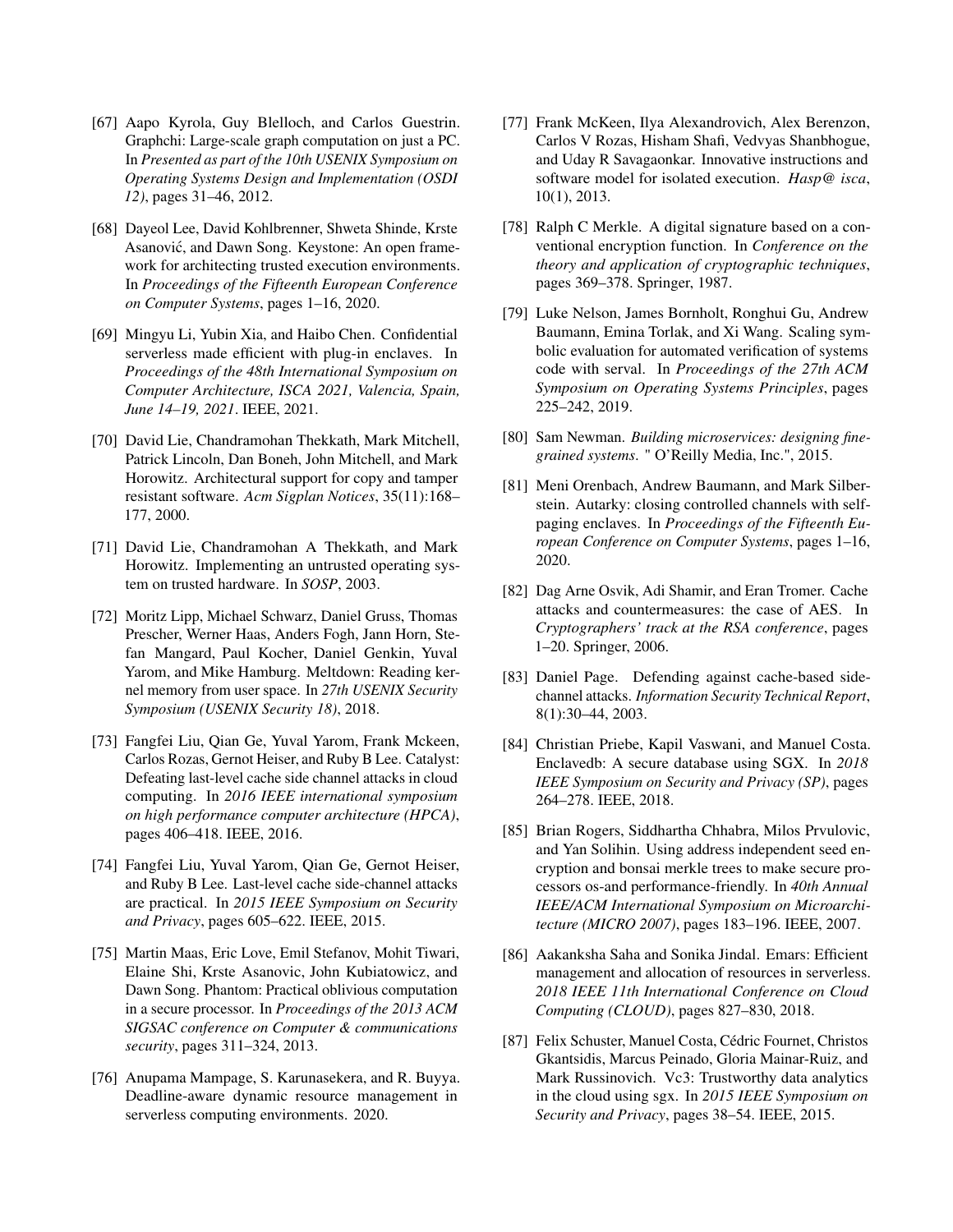- <span id="page-18-2"></span>[88] Mohammad Shahrad, Rodrigo Fonseca, Inigo Goiri, Gohar Chaudhry, Paul Batum, Jason Cooke, Eduardo Laureano, Colby Tresness, Mark Russinovich, and Ricardo Bianchini. Serverless in the wild: Characterizing and optimizing the serverless workload at a large cloud provider. In *2020 USENIX Annual Technical Conference (USENIX ATC 20)*, pages 205–218. USENIX Association, July 2020.
- <span id="page-18-7"></span>[89] Youren Shen, Hongliang Tian, Yu Chen, Kang Chen, Runji Wang, Yi Xu, Yubin Xia, and Shoumeng Yan. Occlum: Secure and Efficient Multitasking Inside a Single Enclave of Intel SGX. In *Proceedings of the Twenty-Fifth International Conference on Architectural Support for Programming Languages and Operating Systems*, pages 955–970, 2020.
- <span id="page-18-12"></span>[90] G Edward Suh, Dwaine Clarke, Blaise Gassend, Marten Van Dijk, and Srinivas Devadas. Aegis: architecture for tamper-evident and tamper-resistant processing. In *ACM International Conference on Supercomputing 25th Anniversary Volume*, pages 357–368, 2003.
- <span id="page-18-5"></span>[91] Jakub Szefer and Ruby B Lee. Architectural support for hypervisor-secure virtualization. *ACM SIGPLAN Notices*, 47(4):437–450, 2012.
- <span id="page-18-6"></span>[92] Meysam Taassori, Ali Shafiee, and Rajeev Balasubramonian. Vault: Reducing paging overheads in sgx with efficient integrity verification structures. In *Proceedings of the Twenty-Third International Conference on Architectural Support for Programming Languages and Operating Systems*, pages 665–678, 2018.
- <span id="page-18-1"></span>[93] Bohdan Trach, Oleksii Oleksenko, Franz Gregor, Pramod Bhatotia, and Christof Fetzer. Clemmys: Towards secure remote execution in faas. In *Proceedings of the 12th ACM International Conference on Systems and Storage*, pages 44–54, 2019.
- <span id="page-18-8"></span>[94] Eric P Traut, Matthew D Hendel, and Rene Antonio Vega. Enhanced shadow page table algorithms, November 20 2007. US Patent 7,299,337.
- <span id="page-18-16"></span>[95] Chia-Che Tsai, Donald E Porter, and Mona Vij. Graphene-SGX: A Practical Library OS for Unmodified Applications on SGX. In *2017 USENIX Annual Technical Conference (USENIX ATC 17)*, pages 645– 658, 2017.
- <span id="page-18-0"></span>[96] Chia-Che Tsai, Jeongseok Son, Bhushan Jain, John McAvey, Raluca Ada Popa, and Donald E Porter. Civet: An efficient java partitioning framework for hardware enclaves. In *29th USENIX Security Symposium (USENIX Security 20)*, 2020.
- <span id="page-18-15"></span>[97] Rich Uhlig, Gil Neiger, Dion Rodgers, Amy L Santoni, Fernando CM Martins, Andrew V Anderson, Steven M Bennett, Alain Kagi, Felix H Leung, and Larry Smith. Intel virtualization technology. *Computer*, 38(5):48– 56, 2005.
- <span id="page-18-14"></span>[98] Carl A Waldspurger. Memory resource management in vmware esx server. *ACM SIGOPS Operating Systems Review*, 36(SI):181–194, 2002.
- <span id="page-18-9"></span>[99] Zhenghong Wang and Ruby B Lee. New cache designs for thwarting software cache-based side channel attacks. In *Proceedings of the 34th annual international symposium on Computer architecture*, pages 494–505, 2007.
- <span id="page-18-3"></span>[100] Andrew Waterman, Yunsup Lee, David A Patterson, and Krste Asanovi. The RISC-V Instruction Set Manual. Volume 1: User-Level ISA, Version 2.0. Technical report, CALIFORNIA UNIV BERKELEY DEPT OF ELECTRICAL ENGINEERING AND COMPUTER SCIENCES, 2014.
- <span id="page-18-17"></span>[101] Robert NM Watson, Robert M Norton, Jonathan Woodruff, Simon W Moore, Peter G Neumann, Jonathan Anderson, David Chisnall, Brooks Davis, Ben Laurie, Michael Roe, et al. Fast protection-domain crossing in the cheri capability-system architecture. *IEEE Micro*, 2016.
- <span id="page-18-4"></span>[102] Samuel Weiser, Mario Werner, Ferdinand Brasser, Maja Malenko, Stefan Mangard, and Ahmad-Reza Sadeghi. Timber-v: Tag-isolated memory bringing fine-grained enclaves to risc-v. In *NDSS*, 2019.
- <span id="page-18-18"></span>[103] Ofir Weisse, Valeria Bertacco, and Todd Austin. Regaining lost cycles with hotcalls: A fast interface for sgx secure enclaves. *ACM SIGARCH Computer Architecture News*, 45(2):81–93, 2017.
- <span id="page-18-13"></span>[104] Yubin Xia, Yutao Liu, and Haibo Chen. Architecture support for guest-transparent vm protection from untrusted hypervisor and physical attacks. In *HPCA*, pages 246–257, 2013.
- <span id="page-18-11"></span>[105] Yuan Xiao, Mengyuan Li, Sanchuan Chen, and Yinqian Zhang. Stacco: Differentially analyzing side-channel traces for detecting ssl/tls vulnerabilities in secure enclaves. In *Proceedings of the 2017 ACM SIGSAC Conference on Computer and Communications Security*, pages 859–874, 2017.
- <span id="page-18-10"></span>[106] Mengjia Yan, Bhargava Gopireddy, Thomas Shull, and Josep Torrellas. Secure hierarchy-aware cache replacement policy (sharp): Defending against cache-based side channel attacks. In *2017 ACM/IEEE 44th Annual International Symposium on Computer Architecture (ISCA)*, pages 347–360. IEEE, 2017.